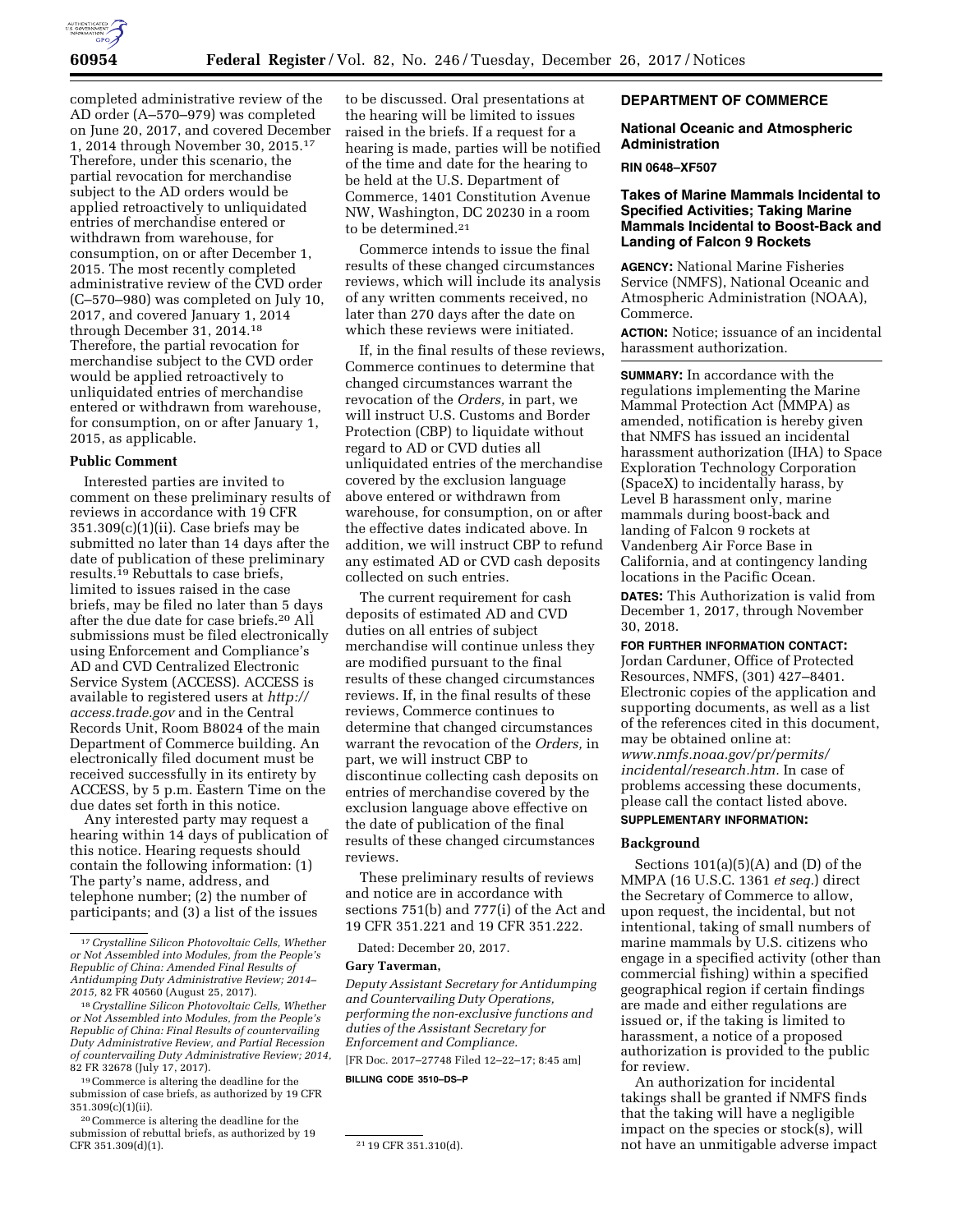on the availability of the species or stock(s) for subsistence uses (where relevant), and if the permissible methods of taking and requirements pertaining to the mitigation, monitoring and reporting of such takings are set forth.

NMFS has defined ''negligible impact'' in 50 CFR 216.103 as an impact resulting from the specified activity that cannot be reasonably expected to, and is not reasonably likely to, adversely affect the species or stock through effects on annual rates of recruitment or survival.

The MMPA states that the term ''take'' means to harass, hunt, capture, kill or attempt to harass, hunt, capture, or kill any marine mammal.

Except with respect to certain activities not pertinent here, the MMPA defines ''harassment'' as: Any act of pursuit, torment, or annoyance which (i) has the potential to injure a marine mammal or marine mammal stock in the wild (Level A harassment); or (ii) has the potential to disturb a marine mammal or marine mammal stock in the wild by causing disruption of behavioral patterns, including, but not limited to, migration, breathing, nursing, breeding, feeding, or sheltering (Level B harassment).

#### **Summary of Request**

NMFS received a request from SpaceX for an IHA to take marine mammals incidental to Falcon 9 First Stage recovery activities, including in-air boost-back maneuvers and landings of the First Stage of the Falcon 9 rocket at Vandenberg Air Force Base (VAFB) in California, and at contingency landing locations offshore. SpaceX's request was for harassment only and NMFS concurs that mortality is not expected to result from this activity. Therefore, an IHA is appropriate.

SpaceX's application for incidental take authorization was received on July 11, 2017. SpaceX submitted a revised version of the request on October 13, 2017. This revised version of the application was deemed adequate and complete. The planned activity may exceed one year, hence subsequent MMPA incidental harassment authorizations may be requested for this particular activity.

The planned activities include in-air boost-back maneuvers and landings of the First Stage of the Falcon 9 rocket. The action may occur as many as 12 times and may occur at any time of year. Species that are expected to be taken by the planned activity include harbor seal, California sea lion, Steller sea lion, northern elephant seal, northern fur seal, and Guadalupe fur seal. SpaceX's activities are expected to produce noise,

in the form of sonic booms, that are expected to result in harassment of marine mammals that are hauled out of the water. Take by Level B harassment only is expected; no injury or mortality of marine mammals is expected to result from the activities.

This is the second IHA issued by NMFS for this activity. SpaceX applied for, and was granted, an IHA in 2016 that was valid from June 30, 2016 through June 29, 2017 (81 FR 34984; June 30, 2016). SpaceX complied with all the requirements (*e.g.,* mitigation, monitoring, and reporting) of the previous IHA.

## **Description of Activity**

The Falcon 9 is a two-stage rocket designed and manufactured by SpaceX for transport of satellites and SpaceX's Dragon spacecraft into orbit. SpaceX currently operates the Falcon Launch Vehicle Program at Space Launch Complex 4E (SLC–4E) at VAFB. SpaceX plans to conduct recovery of the Falcon 9 First Stage by returning the First Stage to SLC–4 West (SLC–4W) at VAFB for potential reuse, up to twelve times per year. This includes performing in-air boost-back maneuvers and landings of the Falcon 9 First Stage on the pad at SLC–4W. The reuse of the Falcon 9 First Stage enables SpaceX to efficiently conduct lower cost launch missions from VAFB in support of commercial and government clients.

Although SLC–4W is the preferred landing location, SpaceX has identified the need for contingency landing locations should it not be feasible to land the First Stage at SLC–4W. The first contingency landing option is on a barge located at least 27 nautical miles (nm) (50 kilometers (km)) offshore of VAFB. The second contingency landing option is on a barge within the Iridium Landing Area, an area approximately 33,153 square kilometers (km2) area that is located approximately 122 nm (225 km) southwest of San Nicolas Island and 133 nm (245 km) southwest of San Clemente Island (see Figure 1–3 in the IHA application).

During descent, a sonic boom (overpressure of high-energy impulsive sound) would be generated when the First Stage reaches a rate of travel that exceeds the speed of sound. Sonic booms would occur in proximity to the landing areas and may be heard during or briefly after the boost-back and landing, depending on the location of the observer. Sound from the sonic boom has the potential to result in harassment of marine mammals, either on the mainland at or near VAFB, or at the Northern Channel Islands (NCI). Based on model results, a boost-back

and landing of the Falcon 9 First Stage at SLC–4W would produce sonic booms with overpressures that would potentially be as high as 8.5 pounds per square foot (psf) at VAFB and potentially as high as 3.1 psf at the NCI. Sonic boom modeling indicates that landings that occur at either of the proposed contingency landing locations offshore would result in sonic booms below 1.0 psf. Take of marine mammals that are hauled out of the water are expected to occur only when those hauled out marine mammals experience sonic booms greater than 1.0 psf (this is discussed in greater detail below in the section on Estimated Take). Therefore, take of marine mammals may occur as a result of landings that occur at VAFB; however, take of marine mammals is not expected to occur as a result of landings that occur at either of the proposed contingency landing locations offshore. Sounds resulting from SpaceX's activities other than sonic booms, as well as other aspects of SpaceX's activities such as unsuccessful landings, are not expected to result in take of marine mammals and are not discussed further in this document.

The activities authorized in this IHA are limited to Falcon 9 First Stage boostback maneuvers and landings. Incidental take of marine mammals resulting from Falcon 9 rocket launches from VAFB is already authorized via regulations (79 FR 10016; February 24, 2014) and a Letter of Authorization (LOA) (79 FR 18528; April 2, 2014). As such, NMFS does not authorize take of marine mammals incidental to launches of the Falcon 9 rocket in this IHA; incidental take resulting from Falcon 9 rocket launches is therefore not analyzed further in this document.

A detailed description of the planned activities is provided in the **Federal Register** notice of the proposed IHA (82 FR 49332; October 25, 2017). Since that time, no changes have been made to the planned activities. Therefore, a more detailed description is not provided here. Please refer to that **Federal Register** notice for a more detailed description of the specific activities. Mitigation, monitoring, and reporting measures are described in detail later in this document (please see ''Mitigation'' and ''Monitoring and Reporting'').

#### **Comments and Responses**

NMFS published a notice of proposed IHA in the **Federal Register** on October 25, 2017 (82 FR 49332). During the 30 day public comment period, NMFS received a comment letter from the Marine Mammal Commission (Commission). NMFS has posted the comments online at: *[http://](http://www.nmfs.noaa.gov/pr/permits/incidental)*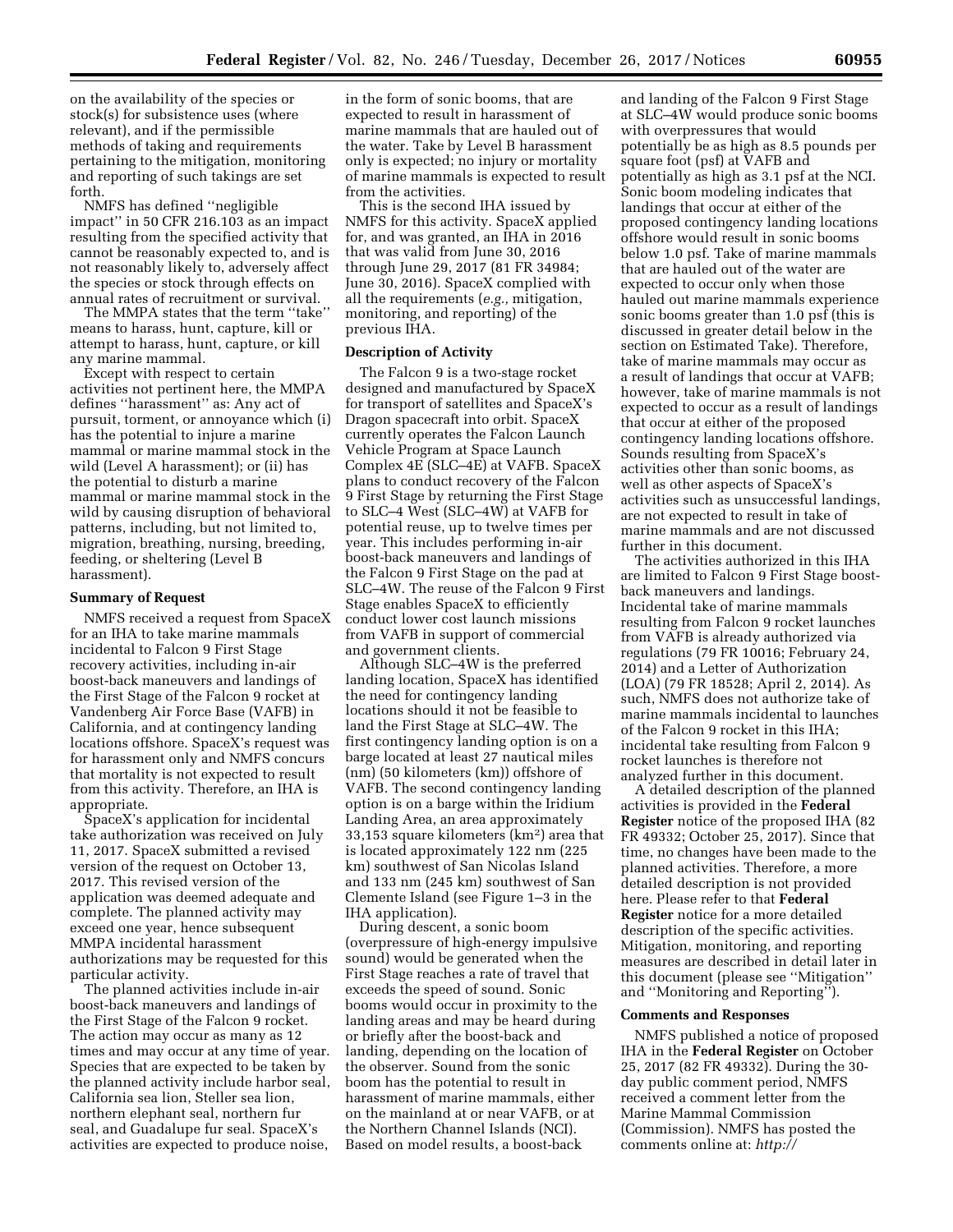*[www.nmfs.noaa.gov/pr/permits/](http://www.nmfs.noaa.gov/pr/permits/incidental) [incidental.](http://www.nmfs.noaa.gov/pr/permits/incidental)* The following is a summary of the public comments received and NMFS's responses.

*Comment 1:* The Commission recommended that NMFS include Falcon 9 recovery activities as a proposed amendment to the United States Air Force's (USAF) final rule (79 FR 10016; February 24, 2014) rather than authorizing those activities in separate IHAs until the rule expires in 2019, and that NMFS ultimately include Falcon 9 recovery activities in the future proposed rule that will cover all other rocket activities conducted by USAF at VAFB beginning in 2019. The Commission also recommended that NMFS issue the IHA, subject to inclusion of the proposed mitigation, monitoring, and reporting measures, which are included as proposed in the final IHA.

*Response:* NMFS agrees that streamlining in the MMPA incidental take authorization process is desirable when possible and we will work with the USAF to determine whether it is practicable to incorporate Falcon 9 recovery activities in any future regulations governing the take of marine mammals incidental to rocket launch activities that occur at VAFB.

## **Description of Marine Mammals in the Area of Specified Activities**

Section 4 of the IHA application summarizes available information regarding status and trends, distribution and habitat preferences, and behavior and life history of the potentially affected species. We have reviewed SpaceX's species descriptions, including life history information, distribution, regional distribution, and acoustics and hearing, for accuracy and completeness, and we refer the reader to Section 4 of the IHA application, rather than reprinting the information here. A

detailed description of the species likely to be affected by the specified activities, including brief introductions to the species and relevant stocks as well as available information regarding population trends and threats, and information regarding local occurrence, were provided in the **Federal Register**  notice of the proposed IHA (82 FR 49332; October 25, 2017). Since that time, we are not aware of any changes in the status of these species and stocks; therefore, detailed descriptions are not provided here. Please refer to that **Federal Register** notice for these descriptions. Please also refer to NMFS' website (*[www.nmfs.noaa.gov/pr/](http://www.nmfs.noaa.gov/pr/species/mammals/) [species/mammals/](http://www.nmfs.noaa.gov/pr/species/mammals/)*) for generalized species accounts.

Table 1 lists all marine mammal species with expected occurrence in the project area (including at VAFB, on the NCI, and in the waters surrounding VAFB, the NCI and the contingency landing location) that are expected to be affected by the specified activities, and summarizes information related to the populations, including regulatory status under the MMPA and Endangered Species Act (ESA). There are an additional 28 species of marine mammals (all cetaceans) with expected or possible occurrence in the project area. However, we have determined that sonic booms are the only potential stressor associated with the activity that could result in take of marine mammals, and that sonic booms only have the potential to result in harassment of marine mammals that are hauled out of the water. Therefore, we have concluded that the likelihood of the planned activities resulting in the harassment of any cetacean to be so low as to be discountable. As we have concluded that the likelihood of any cetacean being taken incidentally as a result of SpaceX's activities to be so low

as to be discountable, cetaceans are not considered further in this document and no take of cetaceans is authorized in the IHA. Please see Table 3–1 in SpaceX's IHA application for a complete list of species with expected or potential occurrence in the project area.

All values presented in Table 1 are the most recent available at the time of publication and are available in NMFS's stock assessment reports (SAR) (*e.g.,*  Carretta *et al.,* 2017; Muto *et al.,* 2017). Please see the SARs, available at *[www.nmfs.noaa.gov/pr/sars,](http://www.nmfs.noaa.gov/pr/sars)* for more detailed accounts of these stocks' status and abundance. Abundance estimates presented in Table 1 represent the total number of individuals that make up a given stock or the total number estimated within a particular study area. NMFS's stock abundance estimates for most species represent the total estimate of individuals within the geographic area, if known, that comprises that stock. For some species, this geographic area may extend beyond U.S. waters. PBR, defined by the MMPA as the maximum number of animals, not including natural mortalities, that may be removed from a marine mammal stock while allowing that stock to reach or maintain its optimum sustainable population, is considered in concert with known sources of ongoing anthropogenic mortality to assess the population-level effects of the anticipated mortality from a specific project (as described in NMFS's SARs). While no mortality is anticipated or authorized in this IHA, PBR and annual serious injury and mortality are included here as gross indicators of the status of the species and other threats. For taxonomy, we follow Committee on Taxonomy (2017). For status of species, we provide information regarding U.S. regulatory status under the MMPA and ESA.

## TABLE 1—MARINE MAMMAL SPECIES POTENTIALLY PRESENT IN THE PROJECT AREA

| <b>Species</b>                                                | Stock      | ESA/MMPA<br>status:<br>Strategic<br>$(Y/N)^{-1}$ | Stock abundance<br>$(CV, N_{min}, most)$<br>recent abundance<br>survey) $2$ | PBR <sup>3</sup> | Annual<br>M/SI <sup>4</sup> | Relative occurrence<br>in project area;<br>season of<br>occurrence |  |  |
|---------------------------------------------------------------|------------|--------------------------------------------------|-----------------------------------------------------------------------------|------------------|-----------------------------|--------------------------------------------------------------------|--|--|
| Order Carnivora-Superfamily Pinnipedia                        |            |                                                  |                                                                             |                  |                             |                                                                    |  |  |
| Family Otariidae (eared seals and sea lions)                  |            |                                                  |                                                                             |                  |                             |                                                                    |  |  |
| California sea lion<br>(Zalophus<br>californianus).           | U.S.       | $\cdot : N$                                      | 296,750 (n/a;<br>153,337; 2011).                                            | 9,200            | 389                         | Abundant; year-<br>round.                                          |  |  |
| Northern fur seal<br>(Callorhinus<br>ursinus).                | California | $\cdot : N$                                      | 14,050 (n/a; 7,524;<br>2013).                                               | 451              | 1.8                         | Abundant; year-<br>round; peak occur-<br>rence during sum-<br>mer. |  |  |
| Guadalupe fur seal<br>(Arctocephalus<br>philippii townsendi). |            | T/D: Y                                           | 20,000 (n/a; 15,830;<br>$2010$ ).                                           | 542              | 3.2 <sub>2</sub>            | Rare; slightly more<br>common in sum-<br>mer.                      |  |  |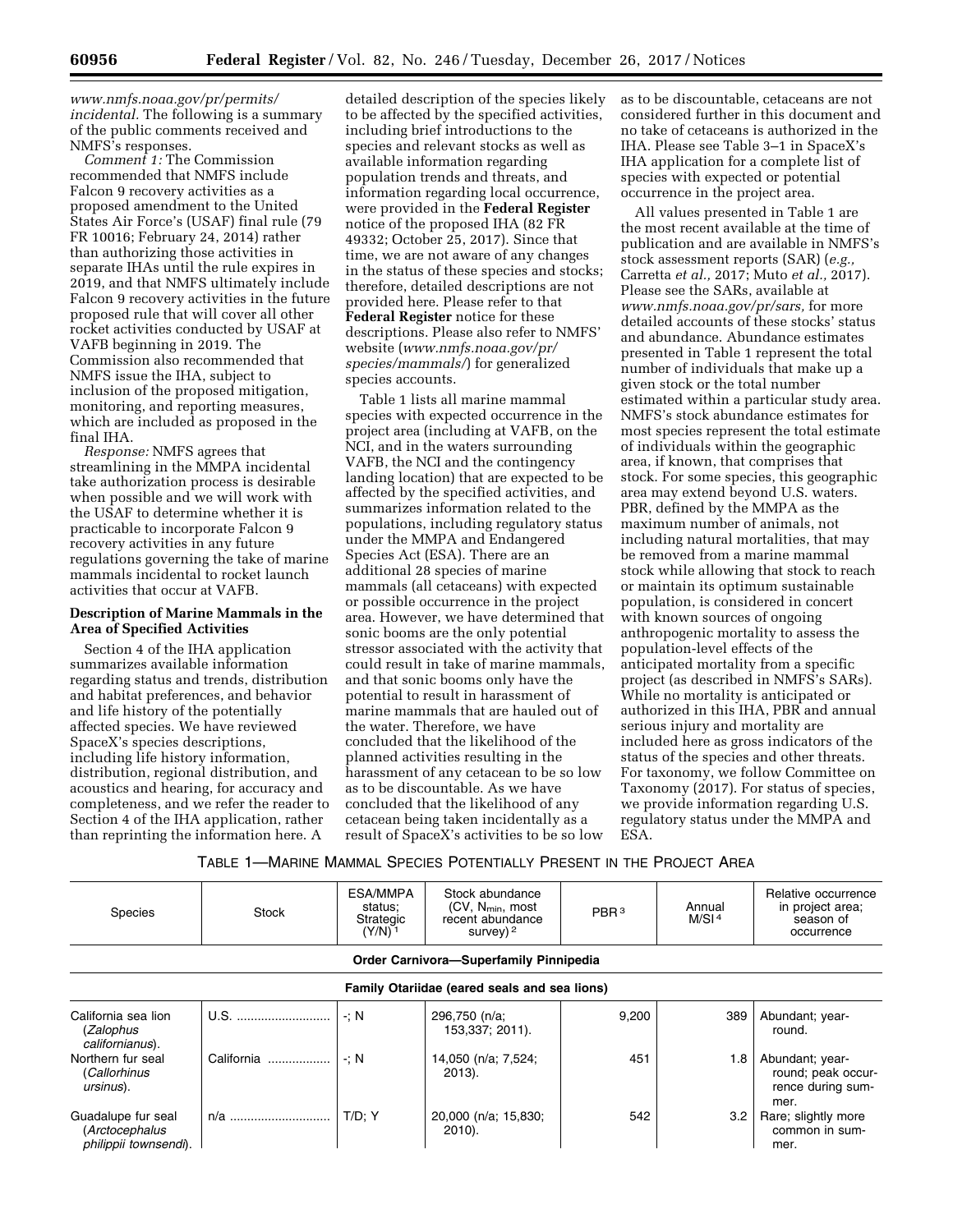## TABLE 1—MARINE MAMMAL SPECIES POTENTIALLY PRESENT IN THE PROJECT AREA—Continued

| Species                                                                                               | <b>Stock</b>                      | ESA/MMPA<br>status;<br>Strategic<br>$(Y/N)^{-1}$ | Stock abundance<br>(CV, N <sub>min</sub> , most<br>recent abundance<br>survey) $2$ | PBR <sup>3</sup> | Annual<br>M/SI <sup>4</sup> | Relative occurrence<br>in project area;<br>season of<br>occurrence                      |
|-------------------------------------------------------------------------------------------------------|-----------------------------------|--------------------------------------------------|------------------------------------------------------------------------------------|------------------|-----------------------------|-----------------------------------------------------------------------------------------|
| Steller sea lion<br>(Eumetopias<br>jubatus).                                                          | Eastern U.S                       | $\mathbf{N}$                                     | 71,562 (n/a; 41,638;<br>$2015$ ).                                                  | 2,498            | 108                         | Rare; year-round.                                                                       |
|                                                                                                       |                                   |                                                  | <b>Family Phocidae (earless seals)</b>                                             |                  |                             |                                                                                         |
| Harbor seal (Phoca<br>vitulina richardii).<br>Northern elephant<br>seal (Mirounga<br>angustirostris). | California<br>California breeding | $\therefore$ N<br>$\cdot : N$                    | 30,968 (n/a; 27,348;<br>$2012$ ).<br>179,000 (n/a; 81,368;<br>$2010$ ).            | 1,641<br>4,882   | 43<br>8.8                   | Abundant; year-<br>round.<br>Abundant; year-<br>round; peak occur-<br>rence during win- |
|                                                                                                       |                                   |                                                  |                                                                                    |                  |                             | ter.                                                                                    |

1ESA status: Endangered (E), Threatened (T)/MMPA status: Depleted (D). A dash (-) indicates that the species is not listed under the ESA or designated as depleted under the MMPA. Under the MMPA, a strategic stock is one for which the level of direct human-caused mortality exceeds PBR or which is determined to be declining and likely to be listed under the ESA within the foreseeable future. Any species or stock listed under the ESA within the foreseeable future. Any species or stock listed und

<sup>2</sup>NMFS marine mammal stock assessment reports online at: [www.nmfs.noaa.gov/pr/sars/.](http://www.nmfs.noaa.gov/pr/sars/) CV is coefficient of variation; N<sub>min</sub> is the minimum

estimate of stock abundance. In some cases, CV is not applicable.<br><sup>3</sup>Potential biological removal, defined by the MMPA as the maximum number of animals, not including natural mortalities, that may be re-<br>moved from a marin

4 These values, found in NMFS's SARs, represent annual levels of human-caused mortality plus serious injury from all sources combined (e.g., commercial fisheries, ship strike). Annual mortality/serious injury (M/SI) often cannot be determined precisely and is in some cases presented as a minimum value or range. A CV associated with estimated mortality due to commercial fisheries is presented in some cases.

*Marine Mammal Hearing*—Hearing is the most important sensory modality for marine mammals underwater, and exposure to anthropogenic sound can have deleterious effects. To appropriately assess the potential effects of exposure to sound, it is necessary to understand the frequency ranges marine mammals are able to hear. Current data indicate that not all marine mammal species have equal hearing capabilities (*e.g.,* Richardson *et al.,* 1995; Wartzok and Ketten, 1999; Au and Hastings, 2008). To reflect this, Southall *et al.*  (2007) recommended that marine mammals be divided into functional hearing groups based on directly measured or estimated hearing ranges on the basis of available behavioral response data, audiograms derived using auditory evoked potential techniques, anatomical modeling, and other data. Subsequently, NMFS (2016) described generalized hearing ranges for these marine mammal hearing groups. Generalized hearing ranges were chosen based on the approximately 65 decibels (dB) threshold from the normalized composite audiograms. The relevant functional groups and the associated frequencies are indicated below (note that these frequency ranges correspond to the range for the composite group, with the entire range not necessarily reflecting the capabilities of every species within that group):

• Pinnipeds in water; Phocidae (true seals): generalized hearing is estimated to occur between approximately 50

hertz (Hz) to 86 kilohertz (kHz), with best hearing between 1–50 kHz;

• Pinnipeds in water; Otariidae (eared seals): generalized hearing is estimated to occur between 60 Hz and 39 kHz, with best hearing between 2–48 kHz.

The pinniped functional hearing group was modified from Southall *et al.*  (2007) on the basis of data indicating that phocid species have consistently demonstrated an extended frequency range of hearing compared to otariids, especially in the higher frequency range (Hemila¨ *et al.,* 2006; Kastelein *et al.,*  2009; Reichmuth and Holt, 2013).

## TABLE 2—RELEVANT MARINE MAMMAL FUNCTIONAL HEARING GROUPS AND THEIR GENERALIZED HEARING RANGES

| Hearing group                                                                                                                  | Generalized<br>hearing<br>range*           |
|--------------------------------------------------------------------------------------------------------------------------------|--------------------------------------------|
| Phocid pinnipeds (PW) (under-<br>water) (true seals).<br>Otariid pinnipeds (OW) (under-<br>water) (sea lions and fur<br>seals) | 50 Hz to 86<br>kHz.<br>60 Hz to 39<br>kHz. |

\* Represents the generalized hearing range for the entire group as a composite (*i.e.,* all species within the group), where individual species' hearing ranges are typically not as broad. Generalized hearing range chosen based on ∼65 dB threshold from normalized composite audiogram, with the exception for PW pinniped (approximation).

For more detail concerning these groups and associated frequency ranges, please see NMFS (2016) for a review of

available information. Of the six marine mammal species that may be affected by the planned activities, four are classified as otariids and two are classified as phocids.

#### **Potential Effects of Specified Activities on Marine Mammals and Their Habitat**

The effects of noise from SpaceX's activities have the potential to result in behavioral harassment of marine mammals in the vicinity of the action area. The **Federal Register** notice of proposed IHA (82 FR 49332; October 25, 2017) included a discussion of the effects of anthropogenic noise on marine mammals and their habitat, therefore that information is not repeated here; please refer to that **Federal Register**  notice for that information. No instances of injury, serious injury or mortality are expected as a result of SpaceX's activities.

#### **Estimated Take by Incidental Harassment**

This section provides an estimate of the number of incidental takes authorized through this IHA, which will inform both NMFS' consideration of whether the number of takes is ''small'' and the negligible impact determination.

Harassment is the only type of take expected to result from these activities. Except with respect to certain activities not pertinent here, section 3(18) of the MMPA defines ''harassment'' as: any act of pursuit, torment, or annoyance which (i) has the potential to injure a marine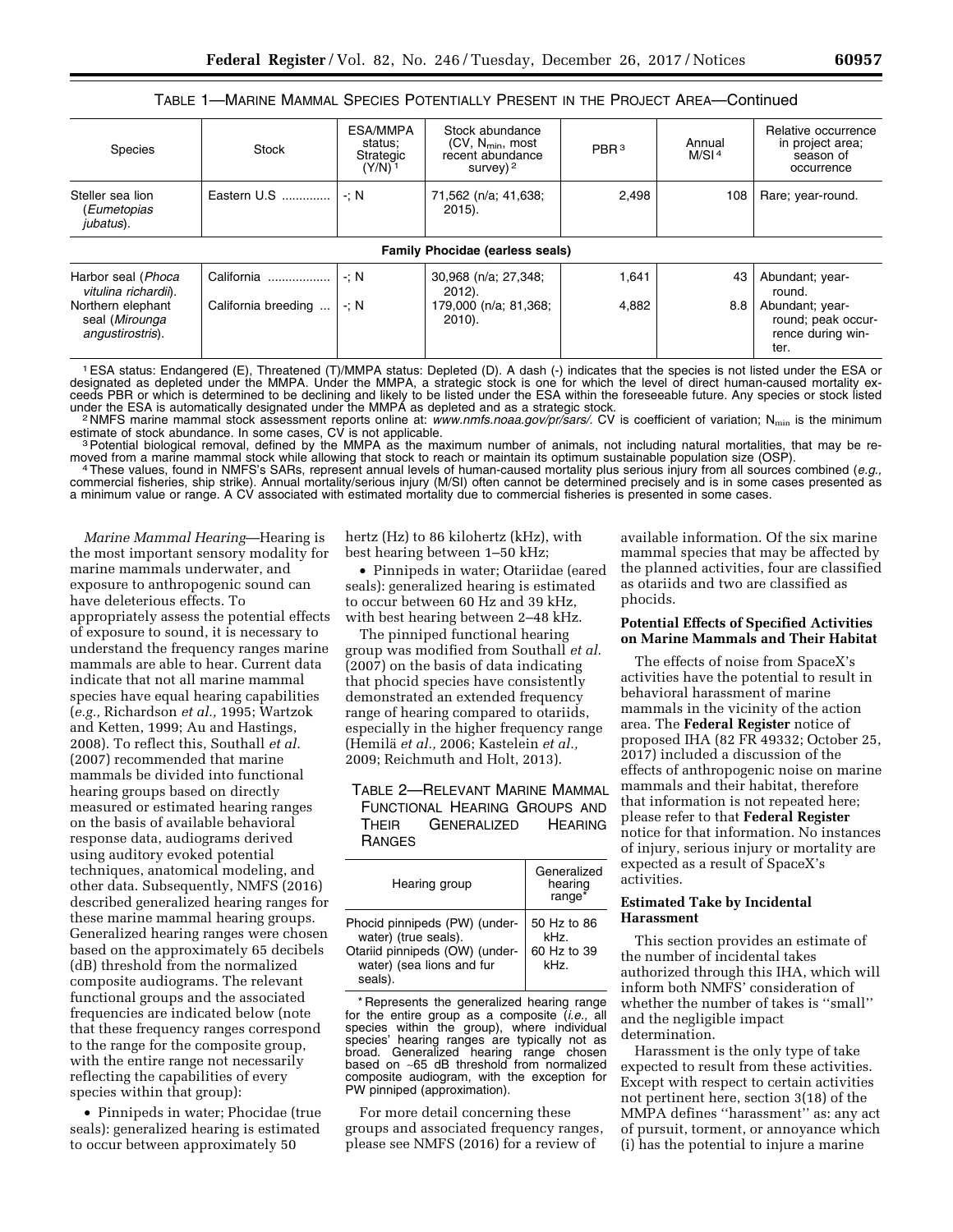mammal or marine mammal stock in the wild (Level A harassment); or (ii) has the potential to disturb a marine mammal or marine mammal stock in the wild by causing disruption of behavioral patterns, including, but not limited to, migration, breathing, nursing, breeding, feeding, or sheltering (Level B harassment).

All authorized takes are by Level B harassment only, in the form of disruption of behavioral patterns for individual marine mammals resulting from exposure to sounds associated with the planned activities. Based on the nature of the activity, Level A harassment, serious injury, and mortality are neither anticipated nor authorized in this IHA.

Described in the most basic way, we estimate take by considering: (1) Acoustic thresholds above which NMFS believes the best available science indicates marine mammals will be behaviorally harassed; (2) the area that will be ensonified above these levels in a day; (3) the density or occurrence of marine mammals within these ensonified areas; and (4) and number of days of activities. Below, we describe these components in more detail and present the take estimate.

#### *Acoustic Thresholds*

Using the best available science, NMFS has developed acoustic thresholds that identify the received level of sound above which exposed marine mammals would be reasonably expected to be behaviorally harassed (equated to Level B harassment) or to incur PTS of some degree (equated to Level A harassment). As described above, Level A harassment is not expected to occur as a result of the planned activities and we do not authorize take by Level A harassment, thus criteria and thresholds for Level A harassment are not discussed further. Thresholds have been developed identifying the received level of in-air sound above which exposed pinnipeds would likely be behaviorally harassed. In this case, we are concerned only with in-air sound as the planned activities are not expected to result in harassment of marine mammals that are underwater. Thus, only in-air thresholds are discussed further.

## *Level B Harassment for Non-Explosive Sources*

Though significantly driven by received level, the onset of behavioral disturbance from anthropogenic noise exposure is also informed to varying degrees by other factors related to the source (*e.g.,* frequency, predictability, duty cycle), the environment, and the

receiving animals (hearing, motivation, experience, demography, behavioral context) and can be difficult to predict (Southall *et al.,* 2007, Ellison *et al.,*  2011). Based on what the available science indicates and the practical need to use a threshold based on a factor that is both predictable and measurable for most activities, NMFS typically uses a generalized acoustic threshold based on received level to estimate the onset of behavioral harassment. For in-air sounds, NMFS expects that harbor seals exposed to sound above received levels of 90 dB re 20 micro Pascals (µPa) (root mean squared (rms)) will be behaviorally harassed, and all other species of pinnipeds exposed to sound above received levels of 100 dB re 20 mPa (rms) will be behaviorally harassed (Table 3).

## TABLE 3—RECOMMENDED CRITERIA FOR PINNIPED HARASSMENT FROM EXPOSURE TO AIRBORNE SOUND

| Species                                          | Level B harassment<br>threshold       |
|--------------------------------------------------|---------------------------------------|
| Harbor seals<br>All other pinniped spe-<br>cies. | 90 dB re 20 µPa.<br>100 dB re 20 µPa. |

Typically, NMFS relies on the acoustic criteria shown in Table 3 to estimate take as a result of exposure to airborne sound from a given activity. However, in this case we have the benefit of more than 20 years of observational data on pinniped responses to the stimuli associated with the planned activity that we expect to result in harassment (sonic booms) in the particular geographic area of the planned activity (VAFB and the NCI). Therefore, we consider these data to be the best available information in regard to estimating take based on modeled exposures among pinnipeds to sounds associated with the planned activities. These data suggest that pinniped reactions to sonic booms are dependent on the species and the intensity of the sonic boom (Table 4).

The USAF has monitored pinniped responses to rocket launches from VAFB for over 20 years. Though rocket launches are not part of the planned activities (as described above), the acoustic stimuli associated with launches (*e.g.,* sonic booms) is expected to be substantially similar to those expected to occur with Falcon 9 boostbacks and landings; therefore, we rely on observational data on responses of pinnipeds to sonic booms associated with rocket launches from VAFB in making assumptions about expected pinniped responses to sonic booms

associated with Falcon 9 boost-backs and landings.

Observed reactions of pinnipeds at the NCI and at VAFB to sonic booms have ranged from no response to headsup alerts, from startle responses to some movements on land, and from some movements into the water to occasional stampedes (especially involving California sea lions on the NCI). We therefore assume sonic booms generated during the return flight of the Falcon 9 First Stage may elicit an alerting or other short-term behavioral reaction, including flushing into the water if hauled out.

Data from launch monitoring by the USAF has shown that pinniped reactions to sonic booms are correlated with the level of the sonic boom. Low energy sonic booms (<1.0 psf have resulted in little to no behavioral responses, including head raising and briefly alerting but returning to normal behavior shortly after the stimulus (Table 4). More powerful sonic booms have resulted in pinnipeds flushing from haulouts. No pinniped mortalities have been associated with sonic booms. No sustained decreases in numbers of animals observed at haulouts have been observed after the stimulus. Table 4 presents a summary of monitoring efforts at the NCI from 1999 to 2014. These data show that reactions to sonic booms tend to be insignificant below 1.0 psf and that, even above 1.0 psf, only a portion of the animals present have reacted to the sonic boom. Time-lapse video photography during four launch events revealed that harbor seals that reacted to the rocket launch noise but did not leave the haul-out were all adults.

Data from previous monitoring also suggests that for those pinnipeds that flush from haulouts in response to sonic booms, the amount of time it takes for those animals to begin returning to the haulout site, and for numbers of animals to return to pre-launch levels, is correlated with sonic boom sound levels. Pinnipeds may begin to return to the haulout site within 2–55 minutes of the launch disturbance, and the haulout site usually returned to pre-launch levels within 45–120 minutes.

Monitoring data has consistently shown that reactions among pinnipeds vary between species, with harbor seals and California sea lions tending to be more sensitive to disturbance than northern elephant seals and northern fur seals (Table 4). Because Steller sea lions and Guadalupe fur seals occur in the project area relatively infrequently, no data has been recorded on their reactions to sonic booms. At VAFB, harbor seals generally alert to nearby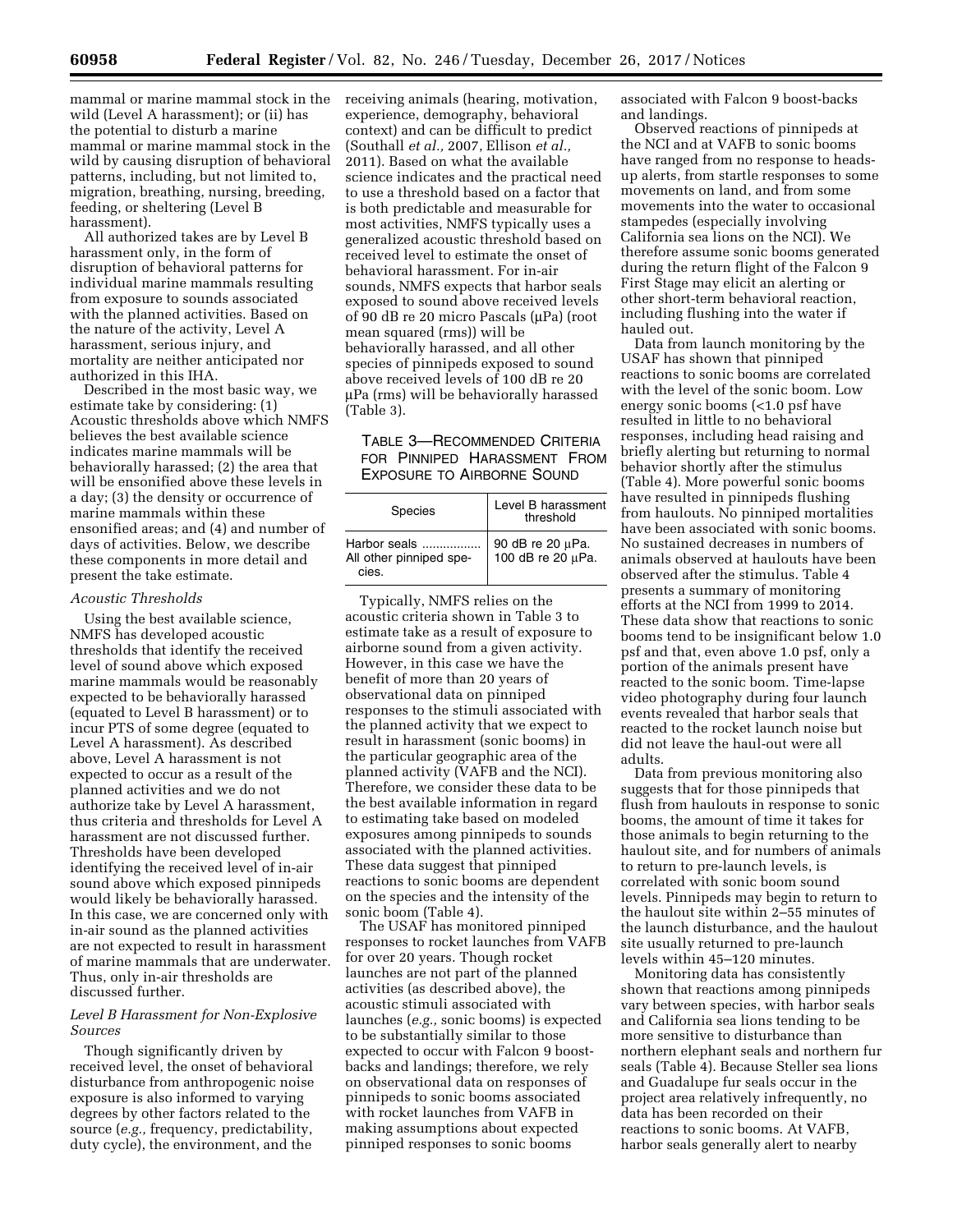launch noises, with some or all of the animals going into the water. Usually the animals haul out again from within minutes to two hours or so of the launch, provided rising tides or breakers have not submerged the haul-out sites. Post-launch surveys often indicate as many or more animals hauled out than were present at the time of the launch, unless rising tides, breakers or other disturbances are involved (SAIC 2012). When launches occurred during high tides at VAFB, no impacts have been recorded because virtually all haulout sites were submerged.

At the Channel Islands, California sea lions have been observed to react strongly to sonic booms relative to other species present. California sea lion pups have sometimes reacted more than adults, either because they are more

easily frightened or because their hearing is more acute. Harbor seals also generally appear to be more sensitive to sonic booms than most other pinnipeds, often startling and fleeing into the water. Northern fur seals generally show little or no reaction. Northern elephant seals generally exhibit no reaction at all, except perhaps a heads-up response or some stirring, especially if sea lions in the same area or mingled with the elephant seals react strongly to the boom. Post-launch monitoring generally reveals a return to normal patterns within minutes up to an hour or two of each launch, regardless of species (SAIC 2012).

Table 4 summarizes monitoring efforts at San Miguel Island during which acoustic measurements were successfully recorded and during which

pinnipeds were observed. During more recent launches, night vision equipment was used. The table shows only monitoring data for launches during which sonic booms were heard and recorded. The table shows that little or no reaction from the four species usually occurs when overpressures are below 1.0 psf. In general, as described above, elephant seals do not react unless other animals around them react strongly or if the sonic boom is extremely loud, and northern fur seals seem to react similarly. Not enough data exist to draw conclusions about harbor seals at the NCI, but considering their reactions to launch noise at VAFB, it is likely that they are also sensitive to sonic booms (SAIC 2012).

TABLE 4—OBSERVED PINNIPED RESPONSES TO SONIC BOOMS AT SAN MIGUEL ISLAND

| Launch event                    | Sonic boom<br>level<br>(psf) | Monitoring<br>location  | Species and associated reactions                                                                                                                                                                                                               |
|---------------------------------|------------------------------|-------------------------|------------------------------------------------------------------------------------------------------------------------------------------------------------------------------------------------------------------------------------------------|
| Athena II (April 27, 1999)      | 1.0                          | Adams Cove              | California sea lion-866 alerted; 232 (27%) flushed into water.<br>Northern elephant seal-alerted but did not flush.<br>Northern fur seal—alerted but did not flush.                                                                            |
| Athena II (September 24, 1999)  | 0.95                         | Point Bennett           | California sea lion-12 of 600 (2%) flushed into water.<br>Northern elephant seal-alerted but did not flush.<br>Northern fur seal-alerted but did not flush.                                                                                    |
| Delta II 20 (November 20, 2000) | 0.4                          | Point Bennett           | California sea lion-60 pups flushed into water; no reaction from focal<br>group.                                                                                                                                                               |
| Atlas II (September 8, 2001)    | 0.75                         | Cardwell Point          | Northern elephant seal-no reaction.<br>California sea lion (Group 1)-no reaction (1,200 animals).<br>California sea lion (Group 2)-no reaction (247 animals).<br>Northern elephant seal-no reaction.<br>Harbor seal-2 of 4 flushed into water. |
| Delta II (February 11, 2002)    | 0.64                         | Point Bennett           | California sea lion and northern fur seal-no reaction among 485 ani-<br>mals in 3 groups.                                                                                                                                                      |
| Atlas II (December 2, 2003)     |                              | $0.88$   Point Bennett  | Northern elephant seal—no reaction among 424 animals in 2 groups.<br>California sea lion—approximately 40% alerted; several flushed to<br>water (number unknown—night launch).<br>Northern elephant seal-no reaction.                          |
| Delta II (July 15, 2004)        | 1.34                         | Adams Cove              | California sea lion-10% alerted (number unknown-night launch).                                                                                                                                                                                 |
| Atlas V (March 13, 2008)        | 1.24                         | Cardwell Point          | Northern elephant seal-no reaction (109 pups).                                                                                                                                                                                                 |
| Delta II (May 5, 2009)          | 0.76                         | West of Judith<br>Rock. | California sea lion-no reaction (784 animals).                                                                                                                                                                                                 |
| Atlas V (April 14, 2011)        | 1.01                         | Cuyler Harbor           | Northern elephant seal-no reaction (445 animals).                                                                                                                                                                                              |
| Atlas V (September 13, 2012)    | 2.10                         | Cardwell Point          | California sea lion-no reaction (460 animals).<br>Northern elephant seal-no reaction (68 animals).<br>Harbor seal-20 of 36 (56%) flushed into water.                                                                                           |
| Atlas V (April 3, 2014)         | 0.74                         | Cardwell Point          | Harbor seal—1 of $\sim$ 25 flushed into water; no reaction from others.                                                                                                                                                                        |
| Atlas V (December 12, 2014)     | 1.16                         | Point Bennett           | Calif. sea lion- $-5$ of $\sim$ 225 alerted; none flushed.                                                                                                                                                                                     |

As described above, data from launch monitoring by the USAF on the NCI and at VAFB have shown that pinniped reactions to sonic booms are correlated to the level of the sonic boom. Low energy sonic booms (<1.0 psf) have typically resulted in little to no behavioral responses, including head raising and briefly alerting but returning to normal behavior shortly after the stimulus. More powerful sonic booms have flushed animals from haulouts (but not resulted in any mortality or

sustained decreased in numbers after the stimulus). Monitoring data from the NCI and VAFB from 1999 to 2014 show that reactions to sonic booms tend to be insignificant below 1.0 psf and that, even above 1.0 psf, only a portion of the animals present react to the sonic boom (Table 4). Therefore, for the purposes of estimating the extent of take that is likely to occur as a result of the planned activities, we assume that Level B harassment occurs when a pinniped (on land) is exposed to a sonic boom at or

above 1.0 psf. Therefore, the number of expected takes by Level B harassment is based on estimates of the numbers of animals that would be within the areas exposed to sonic booms at levels at or above 1.0 psf.

#### *Ensonified Area*

As described above, modeling was performed to estimate overpressure levels that would be created during sonic booms that occur during the return flight of the Falcon 9 First Stage.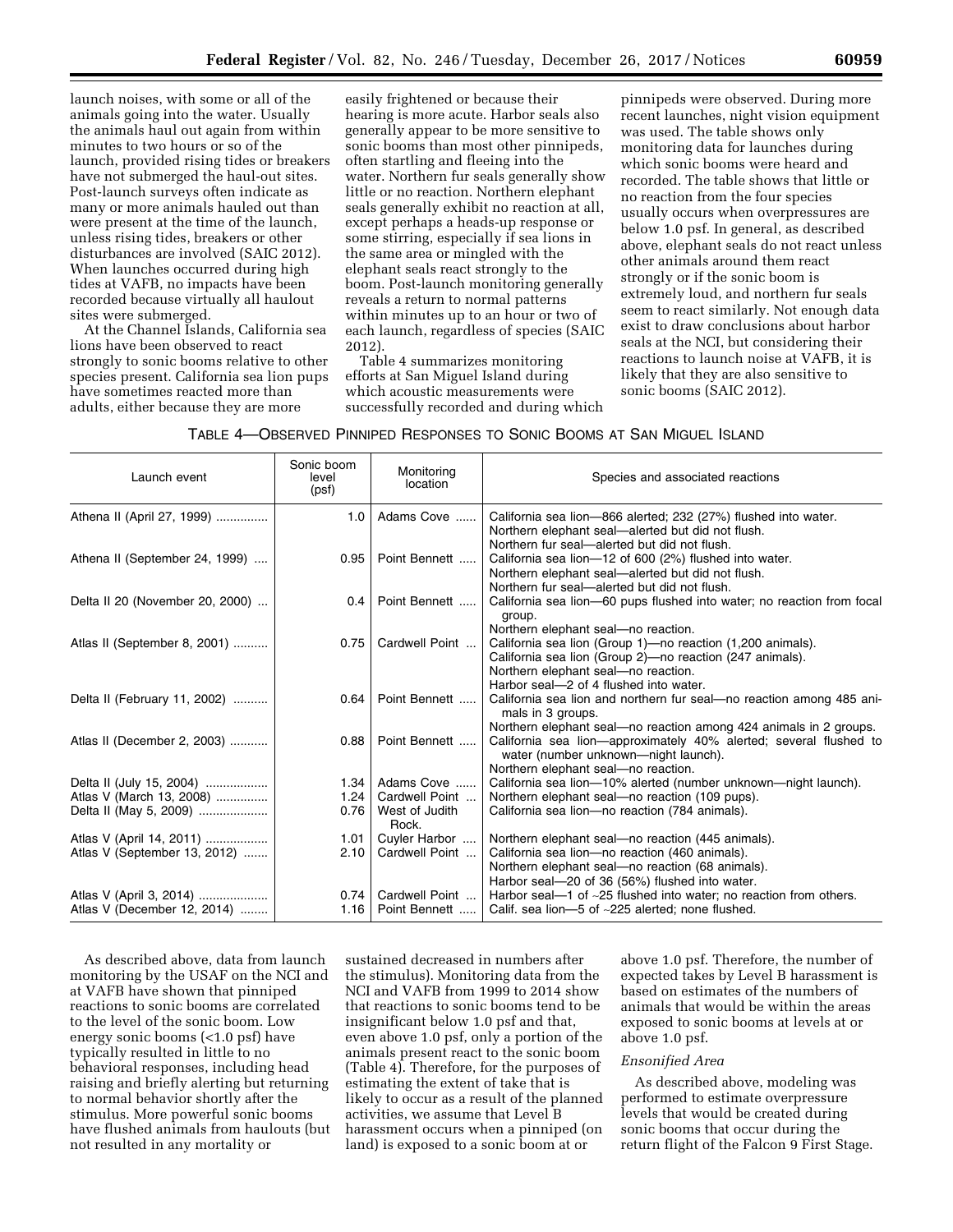The predicted acoustic footprint of the sonic boom was computed using the computer program PCBoom (Plotkin and Grandi 2002; Page *et al.* 2010). As described above, the highest sound generated by a sonic boom would generally be focused on the area where the Falcon 9 ultimately lands. Based on model results, a boost-back and landing of the Falcon 9 First Stage at SLC–4W would produce a sonic boom with overpressures as high as 8.5 psf at SLC– 4W, which would attenuate to levels below 1.0 psf at approximately 15.90 mi. (25.59 km) from the landing area (Figure 2–2 in the IHA application). This estimate is based, in part, on actual observations from Falcon 9 boost-back and landing activities at Cape Canaveral, Florida. A boost-back and landing of the Falcon 9 First Stage at SLC–4W would produce a sonic boom with overpressures up to 3.1 psf on the NCI, based on model results.

During a contingency barge landing event, sonic boom overpressure would be directed at the ocean surface while the first-stage booster is supersonic. Model results indicate that sonic booms would not exceed 1.0 psf on any part of the NCI during a boost-back and landing of the Falcon 9 First Stage at the contingency landing location at least 27 nm (50 km) offshore (Figure 2–6 and Figure 2–7 in the IHA application). Additionally, First Stage boost-backs and landings within the Iridium Landing Area would not likely produce measurable overpressures at any land surface (Figure 2–8 and Figure 2–9 in the IHA application). Therefore, take of marine mammals is not expected to occur as a result of boost-back and landing activities at the contingency landing location at least 27 nm (50 km) offshore, nor within the Iridium Landing Area. Estimated takes are therefore based on the possibility of boost-back and landing activities occurring at SLC–4W.

#### *Marine Mammal Occurrence*

In this section we provide the information about the presence, density, or group dynamics of marine mammals that will inform the take calculations. Data collected from marine mammal surveys, including monthly marine mammal surveys conducted by the USAF at VAFB as well as data collected by NMFS, represent the best available information on the occurrence of the six pinniped species expected to occur in the project area. The quality and amount of information available on pinnipeds in the project area varies depending on species; some species are surveyed regularly at VAFB and the NCI (*e.g.,*  California sea lion), while other species

are surveyed less frequently (*e.g.,*  northern fur seals and Guadalupe fur seals). However, the best available data was used to estimate take numbers. Take estimates for all species are shown in Table 6.

*Harbor Seal*—Pacific harbor seals are the most common marine mammal inhabiting VAFB, congregating on several rocky haulout sites along the VAFB coastline. They also haul out, breed, and pup in isolated beaches and coves throughout the coasts of the NCI. Harbor seals may be exposed to sonic booms above 1.0 psf on the mainland and the NCI. Take of harbor seals at VAFB was estimated based on the maximum count totals from monthly surveys of VAFB haulout sites from 2013–2016 (ManTech SRS Technologies, Inc., 2014, 2015, 2016; VAFB, unpubl. data). Take of harbor seals at the NCI and at Point Conception was estimated based on the maximum count totals from aerial survey data collected from 2002 to 2012 by the NMFS Southwest Fisheries Science Center (SWFSC) (Lowry *et al.,* 2017).

*California sea lion—* California sea lions are common offshore of VAFB and haul out on rocks and beaches along the coastline of VAFB, though pupping rarely occurs on the VAFB coastline. They haul out in large numbers on the NCI and rookeries exist on San Miguel and Santa Cruz islands. California sea lions may be exposed to sonic booms above 1.0 psf on the mainland and the NCI. Take of California sea lions at VAFB was estimated based on the maximum count totals from monthly surveys of VAFB haulout sites from 2013–2016 (ManTech SRS Technologies, Inc., 2014, 2015, 2016; VAFB, unpubl. data). Take of California sea lions at the NCI was estimated based on the maximum count totals from aerial survey data collected from 2002 to 2012 by the SWFSC (Lowry *et al.,* 2017). We note that in the **Federal Register**  notice of the proposed IHA (82 FR 49332; October 25, 2017) we estimated takes of California sea lions on Santa Cruz Island (811 takes of California sea lions were estimated per boost-back and landing activity). However, since the notice of the proposed IHA was published, we have reviewed the sonic boom models presented in the IHA application and determined that a sonic boom of 1.0 psf or above is not expected to impact Santa Cruz Island, and, therefore, no takes of marine mammals on Santa Cruz Island are expected to occur as a result of the specified activities. Therefore we do not authorize any takes of California sea lions on Santa Cruz Island in this IHA.

*Steller Sea Lion*—Steller sea lions occur in small numbers at VAFB and on San Miguel Island. They have not been observed on the Channel Islands other than at San Miguel Island and they do not currently have rookeries at VAFB or the NCI. Steller sea lions may be exposed to sonic booms above 1.0 psf on the mainland and the NCI. Take of Steller sea lions at VAFB was estimated based on the largest count totals from monthly surveys of VAFB haulout sites from 2013–2016 (ManTech SRS Technologies, Inc., 2014, 2015, 2016; VAFB, unpubl. data). Steller sea lions haul out in very small numbers on the NCI, and comprehensive survey data for Steller sea lions in the NCI is not available. Take of Steller sea lions at the NCI was estimated based on subject matter expert input suggesting that as many as four Steller sea lions have been observed on San Miguel Island at a time (pers. comm., S. Melin, NMFS Marine Mammal Laboratory (MML), to J. Carduner, NMFS, Feb 11, 2016).

*Northern elephant seal—*Northern elephant seals haul out sporadically on rocks and beaches along the coastline of VAFB and at Point Conception and have rookeries on San Miguel Island and Santa Rosa Island and at one location at VAFB. Northern elephant seals may be exposed to sonic booms above 1.0 psf on the mainland and the NCI. Take of northern elephant seals at VAFB was estimated based on the largest count totals from monthly surveys of VAFB haulout sites from 2013–2016 (ManTech SRS Technologies, Inc., 2014, 2015, 2016; VAFB, unpubl. data). Take of northern elephant seals at the NCI and at Point Conception was estimated based on the maximum count totals from aerial survey data collected from 2002 to 2012 by the NMFS SWFSC (Lowry *et al.,* 2017).

*Northern fur seal—*Northern fur seals have rookeries on San Miguel Island, the only island in the NCI on which they have been observed. No haulouts or rookeries exist for northern fur seals on the mainland coast, including VAFB, thus they may be exposed to sonic booms above 1.0 psf at the NCI but not on the mainland. Comprehensive survey data for northern fur seals in the project area is not available. Estimated take of northern fur seals was based on subject matter expert input which suggested a maximum of approximately 6,000–8,000 northern fur seals may be present on San Miguel Island at the height of breeding/pupping season (early July). After the height of the breeding/pupping season, numbers fluctuate but decrease as females go on foraging trips and males begin to migrate in late July/ August. Numbers continue to decrease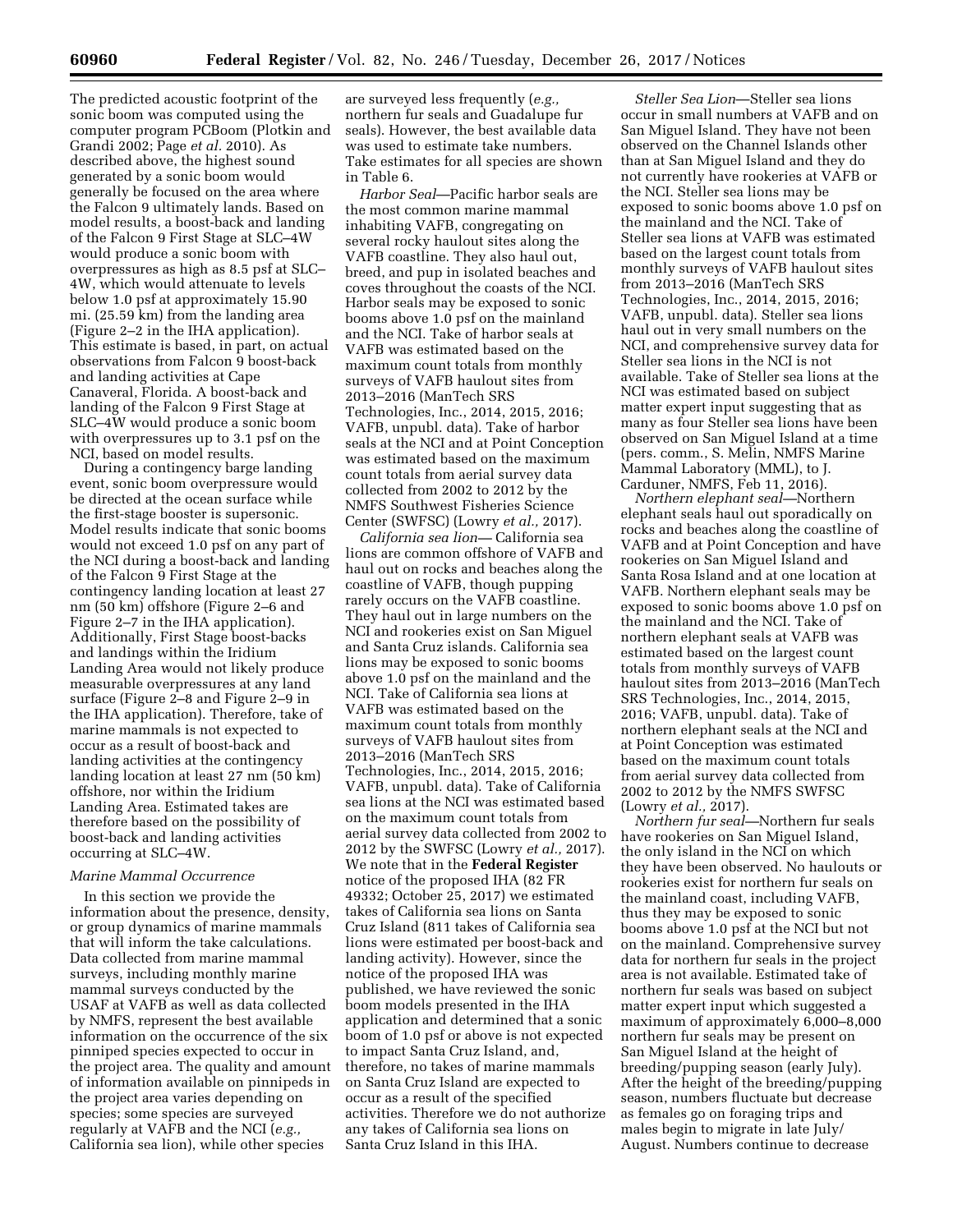until November when most of the population is absent from the island until the following breeding/pupping period (starting the following June) (pers. comm., T. Orr, NMFS NMML, to J. Carduner, NMFS OPR, February 27, 2016). It was therefore conservatively estimated that numbers peak at 8,000 animals hauled out at any given time in July and decrease to a minimum of 2,000 animals hauled out at any given time in the winter, then increase again until the following July. This results in an average estimate of 5,000 northern fur seals hauled out at San Miguel Island at any given time over the course of the entire year.

*Guadalupe fur seal—*There are estimated to be approximately 20–25 individual Guadalupe fur seals that have fidelity to San Miguel Island (pers. comm. S. Mellin, NMFS NMML, to J. Carduner, NMFS OPR, February 11,

2016). No haulouts or rookeries exist for Guadalupe fur seals on the mainland coast, including VAFB, thus they may be exposed to sonic booms above 1.0 psf at the NCI but not on the mainland. Comprehensive survey data on Guadalupe fur seals in the project area is not readily available. Estimated take of Guadalupe fur seals was based on the maximum number of Guadalupe fur seals observed at any one time on San Miguel Island (13) (pers. comm., J. LaBonte, ManTech SRS Technologies Inc., to J. Carduner, NMFS, Feb. 29, 2016); it was therefore conservatively assumed that 13 Guadalupe fur seals may be hauled out at San Miguel Island at any given time.

#### Take Calculation and Estimation

Here we describe how the information provided above is brought together to produce a quantitative take estimate.

NMFS currently uses a three-tiered scale to determine whether the response of a pinniped on land to acoustic or visual stimuli is considered an alert, a movement, or a flush. NMFS considers the behaviors that meet the definitions of both movements and flushes to qualify as behavioral harassment. Thus a pinniped on land is considered by NMFS to have been behaviorally harassed if it moves greater than two times its body length, or if the animal is already moving and changes direction and/or speed, or if the animal flushes from land into the water. Animals that become alert without such movements are not considered harassed. See Table 5 for a summary of the pinniped disturbance scale.

#### TABLE 5—LEVELS OF PINNIPED BEHAVIORAL DISTURBANCE ON LAND

| Level | Type of<br>response | Definition                                                                                                                                                                                                                                                                                                                 | Classified as<br>behavioral<br>harassment<br>by NMFS |
|-------|---------------------|----------------------------------------------------------------------------------------------------------------------------------------------------------------------------------------------------------------------------------------------------------------------------------------------------------------------------|------------------------------------------------------|
|       | Alert               | Head orientation or brief movement in response to disturbance, which may in-<br>clude turning head towards the disturbance, craning head and neck while<br>holding the body rigid in a u-shaped position, changing from a lying to a sit-<br>ting position, or brief movement of less than twice the animal's body length. | No.                                                  |
|       | Movement<br>Flush   | Movements in response to the source of disturbance, ranging from short with-<br>drawals at least twice the animal's body length to longer retreats over the<br>beach, or if already moving a change of direction of greater than 90 degrees.                                                                               | Yes.<br>Yes.                                         |

As described above, the likelihood of pinnipeds exhibiting responses to sonic booms that would be considered behavioral harassment (based on the levels of pinniped disturbance as shown in Table 5) is dependent on both the species and on the intensity of the sonic boom. Data from rocket launch monitoring by the USAF at VAFB and the NCI show that pinniped reactions to sonic booms are correlated to the level of the sonic boom, with low energy sonic booms (<1.0 psf) typically resulting in little to no behavioral responses, and higher energy sonic booms resulting in responses ranging from no response to heads-up alerts, startle responses, some movements on land, and some movements into the water (flushing). Based on model results, a boost-back and landing of the Falcon 9 First Stage at SLC–4W would produce a sonic boom with greater intensity at VAFB (overpressures potentially as high as 8.5 psf) than at the NCI (overpressures potentially as high as 3.1 psf). Responses of pinnipeds to sonic booms are also highly dependent on species, with harbor seals, California

sea lions and Steller sea lions generally displaying greater sensitivity to sonic booms than northern elephant seals and northern fur seals (Table 4). We are not aware of any data on Guadalupe fur seal responses to sonic booms, but we assume responses by Guadalupe fur seal responses to be similar to those observed in northern fur seals as the two species are physiologically and behaviorally very similar.

Take estimates were calculated by overlaying the modeled acoustic footprints of sonic booms from boostback and landing events at SLC–4W with known pinniped haulouts on the mainland (including those at VAFB) and the NCI to determine the pinniped haulouts that would potentially be affected by sonic booms with overpressures of 1.0 psf and above. Only haulouts along northeastern San Miguel Island and northern and northwestern Santa Rosa Island would be expected to experience overpressures greater than 1.0 psf during a boost-back and landing at SLC–4W (Figures 2–3, 2–4, 2–5 and 2–6 in the IHA application). Take estimates also account for the likely

intensity of the sonic boom as well as the relative sensitivity of the marine mammal species present, based on monitoring data as described above.

A boost-back and landing of the Falcon 9 First Stage at SLC–4W that results in a sonic boom of 1.0 psf and above at VAFB was conservatively estimated to result in behavioral harassment of 100 percent of all species hauled out at or near VAFB and Point Conception (Table 6). A boost-back and landing of the Falcon 9 First Stage at SLC–4W that results in a sonic boom of 1.0 psf and above at the NCI was estimated to result in the behavioral harassment of 100 percent of California sea lions, harbor seals, and Steller sea lions that are hauled out at the NCI and of five percent of northern elephant seals, northern fur seals, and Guadalupe fur seals that are hauled out at the NCI. The five percent adjustment in the take estimates for these species at the NCI is also considered conservative, as launch monitoring data shows that elephant seals and fur seals sometimes alert to sonic booms but have never been observed flushing to the water or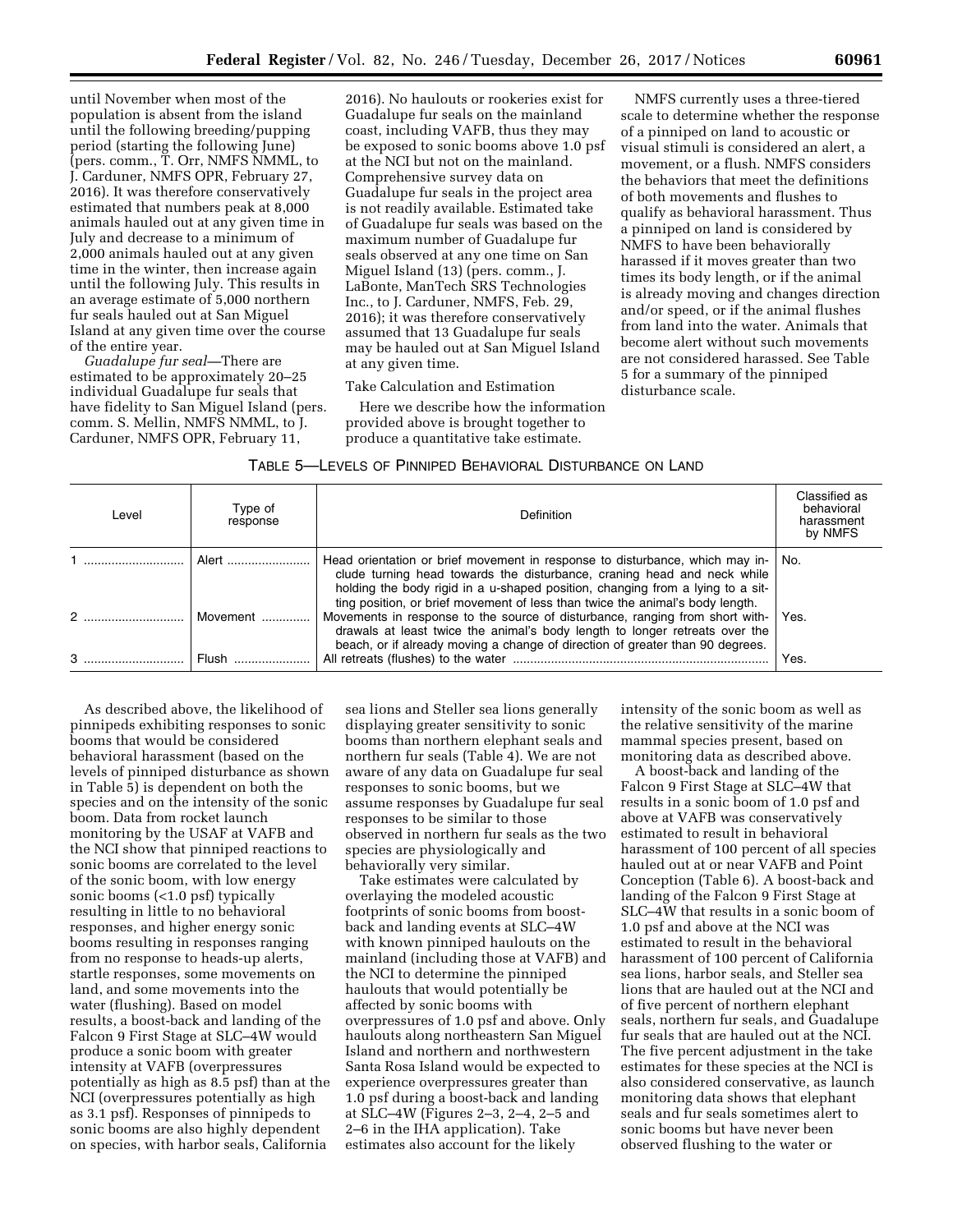responding in a manner that would be classified as behavioral harassment even when sonic booms were measured at >1.0 psf (see Table 4 for a summary of launch monitoring data).

The take calculations presented in Table 6 are based on the best available information on marine mammal populations in the project location and responses among marine mammals to

the stimuli associated with the planned activities.

## TABLE 6—ESTIMATED NUMBERS OF MARINE MAMMALS, AND PERCENTAGE OF MARINE MAMMAL POPULATIONS, POTENTIALLY TAKEN AS A RESULT OF THE PLANNED ACTIVITIES

| <b>Species</b>                   | Geographic location                                                                   | Estimated<br>number of<br>level B<br>harassment<br>exposures<br>per event,<br>by location | Estimated<br>combined<br>number of<br>level B<br>harassment<br>exposures<br>per event | Total number<br>of takes by<br>level B<br>harassment<br>authorized <sup>1</sup> | Takes by level<br><b>B</b> harassment<br>authorized as<br>a percentage<br>of population |
|----------------------------------|---------------------------------------------------------------------------------------|-------------------------------------------------------------------------------------------|---------------------------------------------------------------------------------------|---------------------------------------------------------------------------------|-----------------------------------------------------------------------------------------|
| Pacific Harbor Seal <sup>2</sup> | Santa Rosa Island                                                                     | 366<br>516<br>310<br>192                                                                  | 1,384                                                                                 | 16,608                                                                          | 4.4                                                                                     |
|                                  | Santa Cruz Island<br>San Miguel Island<br>Santa Rosa Island                           | 0<br>416<br>N/A<br>2,134<br>1,200                                                         | 3,750                                                                                 | 45,000                                                                          | 15.2                                                                                    |
| Northern Elephant Seal           | Santa Cruz Island<br>San Miguel Island <sup>3</sup><br>Santa Rosa Island <sup>3</sup> | $\Omega$<br>190<br>11<br>18<br>8                                                          | 227                                                                                   | 2,724                                                                           | 1.5                                                                                     |
|                                  | Santa Cruz Island<br>Santa Rosa Island                                                | $\Omega$<br>16<br>N/A<br>4<br>N/A                                                         | 20                                                                                    | 240                                                                             | 0.3                                                                                     |
| Northern Fur Seal                | Santa Cruz Island<br>San Miguel Island <sup>3</sup><br>Santa Rosa Island              | N/A<br>N/A<br>N/A<br>250<br>N/A                                                           | 250                                                                                   | 3,000                                                                           | 21.4                                                                                    |
| Guadalupe Fur Seal               | Santa Cruz Island<br>Santa Rosa Island<br>Santa Cruz Island                           | N/A<br>N/A<br>N/A<br>1<br>N/A<br>N/A                                                      | 1                                                                                     | 12                                                                              | 0.1                                                                                     |

<sup>1</sup> Based on twelve boost-back and landing events. Total number of takes authorized represents incidences of harassment and not necessarily individuals.

<sup>2</sup>As the same individual harbor seals are likely to be taken repeatedly over the course of the specified activities, we use the estimate of 1,384 individual animals taken per Falcon 9 First Stage recovery activity for the purposes of estimating the percentage of stock abundance likely to be<br>taken over the course of the entire activity.

<sup>3</sup> Number shown reflects five percent of total number of predicted potential exposures, *i.e.* five percent of animals exposed to sonic booms above 1.0 psf at these locations are assumed to experience Level B harassment.

Take estimates are believed to be conservative based on the assumption that all twelve Falcon 9 First Stage recovery activities would result in landings at SLC–4W, with no landings occurring at contingency landing locations. However, some or all actual landing events may ultimately occur at the contingency landing locations; as described above, landings at the contingency landing locations would be expected to result in no takes of marine mammals. However, the number of landings at each location is not known in advance, therefore, we assume all landings would occur at SLC–4W. In addition, as described above, it is

conservatively assumed that 100 percent of any species of pinniped hauled out on the mainland (VAFB and Point Conception), and 100 percent of harbor seals, California sea lions and Steller sea lions hauled out at the NCI, would be harassed (Level B harassment only) by a Falcon 9 boost-back and landing event at SLC–4W that results in a sonic boom of >1.0 psf. However, it is possible that less than this percentage of hauled out pinnipeds will be behaviorally harassed by a Falcon 9 boost-back and landing at SLC–4W. While there may be some limited behavioral harassment of pinnipeds that occurs at psf levels <1.0, we account for that in the overall

conservativeness of the total take number, as described above.

As described above, in the **Federal Register** notice of the proposed IHA (82 FR 49332; October 25, 2017) we estimated 811 takes of California sea lions would occur at Santa Cruz Island per boost-back and landing activity; however, since the notice of the proposed IHA was published, we have reviewed the sonic boom models presented in the IHA application and determined that a sonic boom of 1.0 psf or above is not expected to impact Santa Cruz Island, and therefore no takes of marine mammals on Santa Cruz Island are expected to occur as a result of the specified activities. Therefore, we do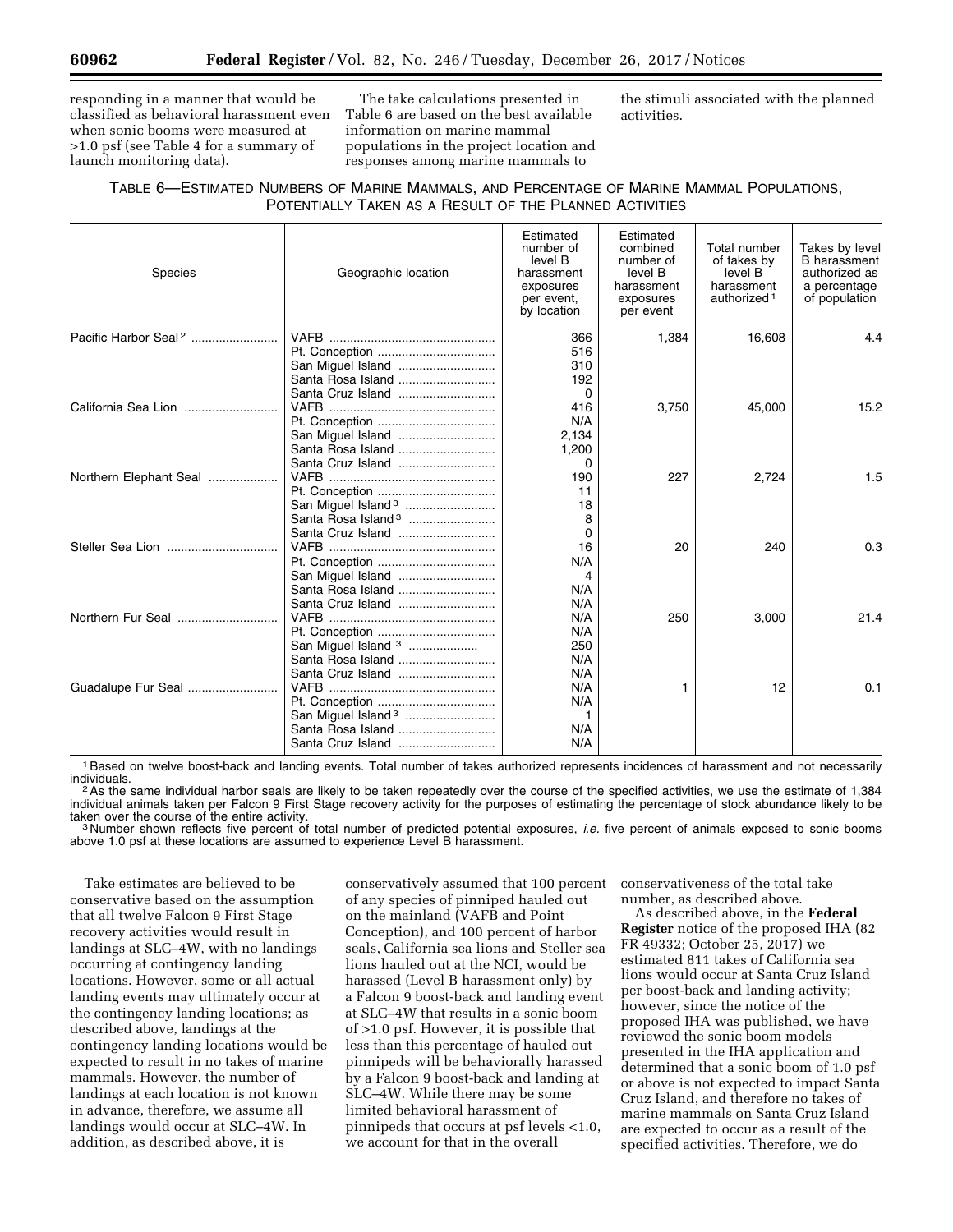not authorize any takes of California sea lions on Santa Cruz Island in this IHA. We authorize a total of 45,000 takes of California sea lions in this IHA (a total of 54,732 takes of California sea lions was proposed in the proposed IHA). We also note that in the **Federal Register**  notice of the proposed IHA (82 FR 49332; October 25, 2017) we proposed to authorize a total of 1,384 takes of harbor seals. This was an error, as the number 1,384 represents the estimated number of takes of harbor seals per boost-back and landing activity. We intended to propose to authorize a total of 16,608 takes of harbor seals, which represents the number of estimated takes per boost-back and landing activity (1,384) times the number of activities (12). We therefore authorize a total of 16,608 takes of harbor seals in this IHA. These revisions in the take estimates have not changed any of our determinations.

Given the many uncertainties in predicting the quantity and types of impacts of sound on marine mammals, it is common practice to estimate how many animals are likely to be present within a particular distance of a given activity, or exposed to a particular level of sound. In practice, depending on the amount of information available to characterize daily and seasonal movement and distribution of affected marine mammals, it can be difficult to distinguish between the number of individuals harassed and the instances of harassment and, when duration of the activity is considered, it can result in a take estimate that overestimates the number of individuals harassed. For instance, an individual animal may accrue a number of incidences of harassment over the duration of a project, as opposed to each incident of harassment accruing to a new individual. This is especially likely if individual animals display some degree of residency or site fidelity and the impetus to use the site is stronger than the deterrence presented by the harassing activity.

Take estimates shown in Table 6 are considered reasonable estimates of the number of instances of marine mammal exposures to sound resulting in Level B harassment that are likely to occur as a result of the planned activities, and not necessarily the number of individual animals exposed.

#### **Mitigation**

In order to issue an IHA under Section 101(a)(5)(D) of the MMPA, NMFS must set forth the permissible methods of taking pursuant to such activity, and other means of effecting the least practicable impact on such

species or stock and its habitat, paying particular attention to rookeries, mating grounds, and areas of similar significance, and on the availability of such species or stock for taking for certain subsistence uses (latter not applicable for this action). NMFS regulations require applicants for incidental take authorizations to include information about the availability and feasibility (economic and technological) of equipment, methods, and manner of conducting such activity or other means of effecting the least practicable adverse impact upon the affected species or stocks and their habitat (50 CFR 216.104(a)(11)).

In evaluating how mitigation may or may not be appropriate to ensure the least practicable impact on species or stocks and their habitat, as well as subsistence uses where applicable, we carefully balance two primary factors: (1) The manner in which, and the degree to which, the successful implementation of the measure(s) is expected to reduce impacts to marine mammals, marine mammal species or stocks, and their habitat—which considers the nature of the potential adverse impact being mitigated (likelihood, scope, range), as well as the likelihood that the measure will be effective if implemented; and the likelihood of effective implementation, and; (2) the practicability of the measures for applicant implementation, which may consider such things as cost, impact on operations, and, in the case of a military readiness activity, personnel safety, practicality of implementation, and impact on the effectiveness of the military readiness activity.

Any mitigation measure(s) prescribed by NMFS should be able to accomplish, have a reasonable likelihood of accomplishing (based on current science), or contribute to the accomplishment of one or more of the general goals listed below.

1. Avoidance or minimization of injury or death of marine mammals wherever possible (goals 2, 3, and 4 may contribute to this goal).

2. A reduction in the numbers of marine mammals (total number or number at biologically important time or location) exposed to activities expected to result in the take of marine mammals (this goal may contribute to 1, above, or to reducing harassment takes only).

3. A reduction in the number of times (total number or number at biologically important time or location) individuals would be exposed to activities expected to result in the take of marine mammals

(this goal may contribute to 1, above, or to reducing harassment takes only).

4. A reduction in the intensity of exposures (either total number or number at biologically important time or location) to activities expected to result in the take of marine mammals (this goal may contribute to 1, above, or to reducing the severity of harassment takes only).

5. Avoidance or minimization of adverse effects to marine mammal habitat, paying special attention to the food base, activities that block or limit passage to or from biologically important areas, permanent destruction of habitat, or temporary destruction/ disturbance of habitat during a biologically important time.

6. For monitoring directly related to mitigation—an increase in the probability of detecting marine mammals, thus allowing for more effective implementation of the mitigation.

#### *Mitigation for Marine Mammals and Their Habitat*

SpaceX's IHA application contains descriptions of the mitigation measures proposed to be implemented during the specified activities in order to effect the least practicable adverse impact on the affected marine mammal species and stocks and their habitats.

It should be noted that it would not be feasible to stop or divert an inbound Falcon 9 First Stage booster. Once the boost-back and landing sequence is underway, there would be no way for SpaceX to change the trajectory of the Falcon 9 First Stage to avoid potential impacts to marine mammals. The proposed mitigation measures include the following:

• Unless constrained by other factors including human safety or national security concerns, launches would be scheduled to avoid boost-backs and landings during the harbor seal pupping season of March through June, when practicable.

Based on our evaluation of SpaceX's proposed mitigation measures, NMFS has determined that the mitigation measures provide the means effecting the least practicable impact on the affected species or stocks and their habitat, paying particular attention to rookeries, mating grounds, and areas of similar significance.

#### **Monitoring and Reporting**

In order to issue an IHA for an activity, Section 101(a)(5)(D) of the MMPA states that NMFS must set forth, requirements pertaining to the monitoring and reporting of such taking. The MMPA implementing regulations at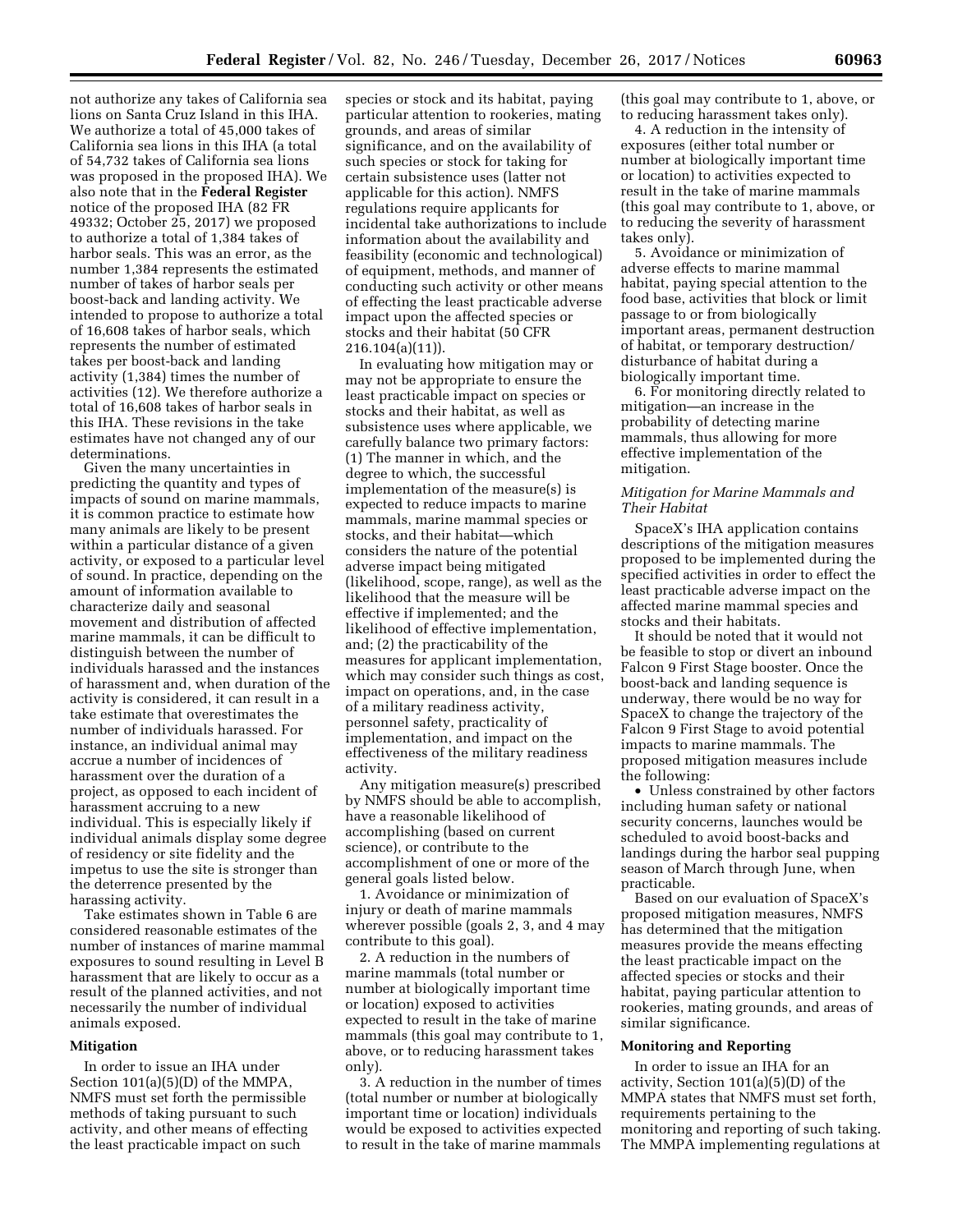50 CFR 216.104 (a)(13) indicate that requests for authorizations must include the suggested means of accomplishing the necessary monitoring and reporting that will result in increased knowledge of the species and of the level of taking or impacts on populations of marine mammals that are expected to be present in the action area. Effective reporting is critical both to compliance as well as ensuring that the most value is obtained from the required monitoring.

Monitoring and reporting requirements prescribed by NMFS should contribute to improved understanding of one or more of the following:

• Occurrence of marine mammal species or stocks in the area in which take is anticipated (*e.g.,* presence, abundance, distribution, density);

• Nature, scope, or context of likely marine mammal exposure to potential stressors/impacts (individual or cumulative, acute or chronic), through better understanding of: (1) Action or environment (*e.g.,* source characterization, propagation, ambient noise); (2) affected species (*e.g.,* life history, dive patterns); (3) co-occurrence of marine mammal species with the action; or (4) biological or behavioral context of exposure (*e.g.,* age, calving or feeding areas);

• Individual marine mammal responses (behavioral or physiological) to acoustic stressors (acute, chronic, or cumulative), other stressors, or cumulative impacts from multiple stressors;

• How anticipated responses to stressors impact either: (1) Long-term fitness and survival of individual marine mammals; or (2) populations, species, or stocks;

• Effects on marine mammal habitat (*e.g.,* marine mammal prey species, acoustic habitat, or other important physical components of marine mammal habitat); and

• Mitigation and monitoring effectiveness.

#### *Monitoring*

SpaceX submitted a monitoring plan as part of their IHA application. SpaceX's proposed marine mammal monitoring plan was created with input from NMFS and was based on similar plans that have been successfully implemented by other action proponents under previous authorizations for similar projects, specifically the USAF's monitoring of rocket launches from VAFB.

## *Marine Mammal Monitoring*

SpaceX will determine a monitoring location for each boost-back and landing activity, taking into consideration predictions of the areas likely to receive the greatest sonic boom intensity as well as current haulout locations and the distribution of pinniped species and their behavior. The selection of the monitoring location will also be based on what species (if any) have pups at haulouts and which of those species would be expected to be the most reactive to sonic booms. SpaceX prioritizes the selection of rookery locations if they are expected to be impacted by a sonic boom and prioritizes the most reactive species if there are multiple species that are expected to be hauled out in the modeled sonic boom impact area. For instance, if harbor seals were pupping, SpaceX will prioritize selection of a harbor seal rookery for monitoring because they tend to be the most reactive species to sonic booms. There is also thought given to the geography and wind exposure of the specific beaches that are predicted to be impacted, to avoid inadvertently selecting a portion of a beach that tends to be abandoned by pinnipeds every afternoon as a result high winds. As VAFB is an active military base, the selection of appropriate monitoring locations must also take into account security restrictions and human safety as unexploded ordnance is present in some areas

Marine mammal monitoring protocols will vary based on modeled sonic boom intensity, the location and the season. As described above, sonic boom modeling will be performed prior to all boost-back and landing activities. Although the same rockets will be used, other parameters specific to each launch will be incorporated into each model. These include direction and trajectory, weight, length, engine thrust, engine plume drag, position versus time from initiating boost-back to additional engine burns, among other aspects. Various weather scenarios will be analyzed from NOAA weather records for the region, then run through the model. Among other factors, these will include the presence or absence of the jet stream, and if present, its direction, altitude and velocity. The type, altitude, and density of clouds will also be considered. From these data, the models will predict peak amplitudes and impact locations.

As described above, impacts to pinnipeds on the NCI, including pups, have been shown through more than two decades of monitoring reports to be

minimal and temporary (MMCG and SAIC 2012). Therefore monitoring requirements at the NCI will be dependent on modeled sonic boom intensity and will be based on the harbor seal pupping season, such that monitoring requirements are greater when pups are expected to be present. When pups are present at haulouts, a lower threshold is reasonable in that a sonic boom could theoretically pose a greater risk of abandonment of pups in the event that mothers flush to the water (we note, however, that pup abandonment has never been documented as a result of sonic booms at the NCI). As pups grow older and are more maneuverable, the risk of pup abandonment diminishes. Thus, at the height of the pupping season (between March 1 and June 30) monitoring is required if sonic boom model results indicate a peak overpressure of 1.0 psf or greater is likely to impact one of the NCI. Between July 1 and September 30 monitoring is required if sonic boom model results indicate a peak overpressure of 1.5 psf or greater is likely to impact one of the NCI. Between October 1 and February 28, monitoring is required if sonic boom model results indicate a peak overpressure of 2.0 psf or greater is likely to impact one of the NCI.

Marine mammal monitoring procedures will consist of the following:

• To conduct monitoring of Falcon 9 First Stage boost-back and landing activities, SpaceX will designate qualified (must be able to identify pinnipeds to species, age class, and sex when possible), on-site observers that will be approved in advance by NMFS;

• If sonic boom model results indicate a peak overpressure of 1.0 psf or greater is likely to impact VAFB, then acoustic and biological monitoring at VAFB will be implemented;

• If sonic boom model results indicate a peak overpressure of 1.0 psf or greater is likely to impact one of the NCI between March 1 and June 30; a peak overpressure of greater than 1.5 psf is likely to impact one of the NCI between July 1 and September 30, or a peak overpressure of greater than 2.0 psf is likely to impact one of the NCI between October 1 and February 28, then monitoring of haulout sites on the NCI will be implemented. Monitoring will be conducted at the haulout site closest to the area predicted to experience the greatest sonic boom intensity, at both VAFB and the NCI. If multiple haulouts are located within the area expected to experience the greatest sonic boom intensity, selection of monitoring locations will be based on species (*i.e.,* species known to be more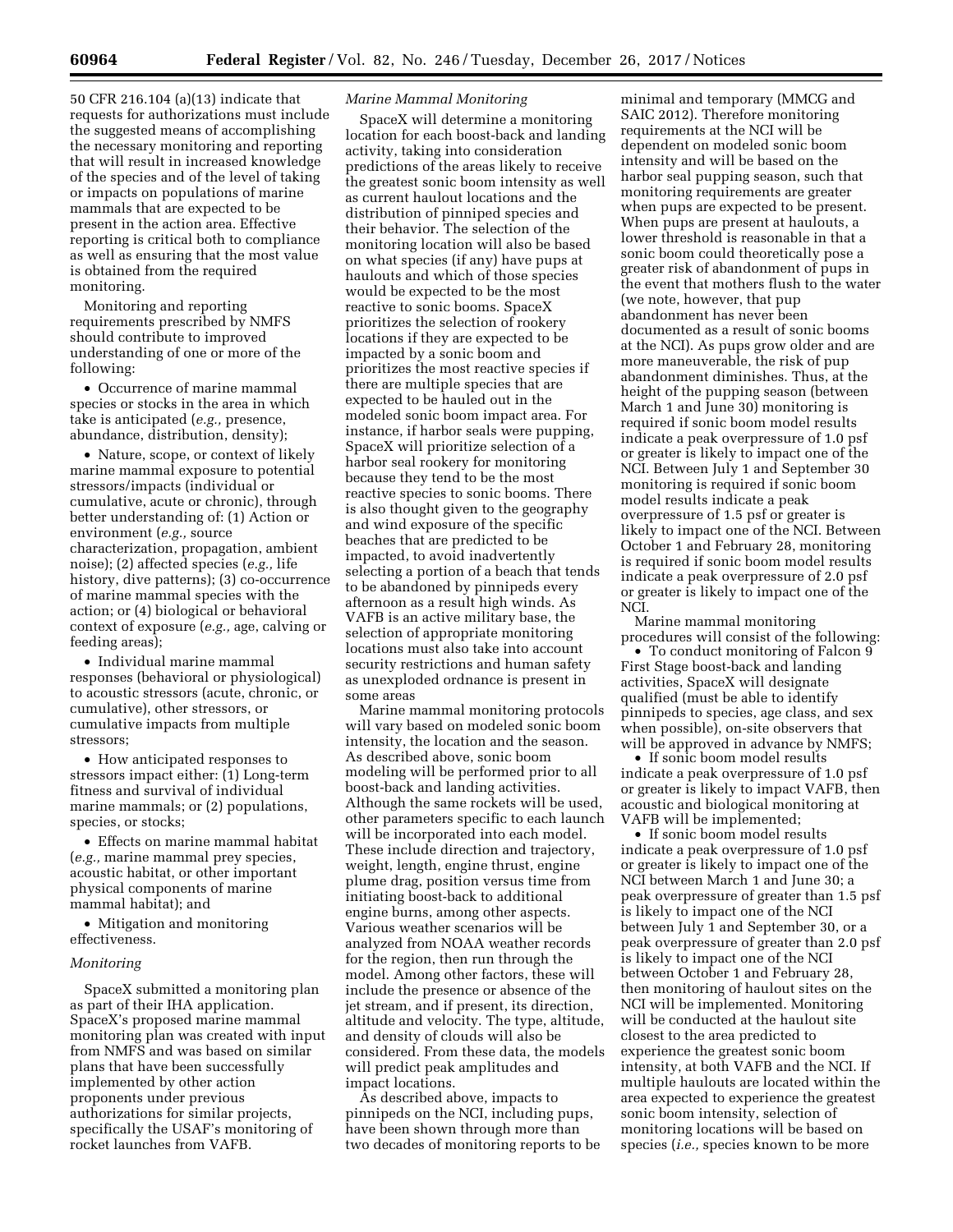reactive to sonic booms will be prioritized) and pup presence (*i.e.,*  haulouts with pups will be prioritized);

• Monitoring will commence at least 72 hours prior to the boost-back and continue until at least 48 hours after the event;

• Monitors will conduct hourly counts for six hours per day centered around the scheduled launch time to the extent possible. Monitors will be at the monitoring location continuously for six hours per day and will record pinniped counts every hour during this period;

• If the activity occurs during daylight hours then the six hourly counts will be centered around the scheduled launch time (such that there are observations for 2–3 hours before and after the event). If the activity occurs during nighttime then hourly counts will commence at daybreak and proceed until six hours after daybreak (counts taken during nighttime are not accurate). Monitors would observe pinniped reactions with night vision binoculars for nighttime events;

• Monitoring will include multiple surveys each day that record the species; number of animals; general behavior; presence of pups; age class; gender; and reaction to noise associated with Falcon 9 First Stage recovery activities, sonic booms or other natural or human caused disturbances, in addition to recording environmental conditions such as tide, wind speed, air temperature, and swell;

• If the boost-back and landing is scheduled during daylight hours, time lapse photography or video recording will be used to document the behavior of marine mammals during Falcon 9 First Stage recovery activities;

• For Falcon 9 First Stage recovery activities scheduled during harbor seal pupping season (March through June), follow-up surveys will be conducted within two weeks of the boost-back and landing;

• Newly documented northern elephant seal pupping locations at VAFB will be prioritized for monitoring when landings occur at SLC–4W during northern elephant seal pupping season (January through February) when practicable.

#### *Acoustic Monitoring*

Acoustic measurements of the sonic boom created during boost-back at the monitoring location will be recorded to determine the overpressure level. Typically this will entail use of a digital audio tape (DAT) recorder and a high quality microphone to monitor the sound environment and measure the sonic boom. This system will be specially tailored for recording the low

frequency sound associated with rocket launches and sonic booms. The DAT system will record the launch noise and sonic boom digitally to tape, which will allow for detailed post-analysis of the frequency content, and the calculation of other acoustic metrics, and will record the ambient noise and sonic boom. The DAT recorder will be placed near the marine mammal monitoring site when practicable.

#### *Reporting*

SpaceX will report data collected during marine mammal monitoring and acoustic monitoring as described above. The monitoring report will include a description of project related activities, counts of marine mammals by species, sex and age class, a summary of marine mammal species/count data, and a summary of observed marine mammal responses to project-related activities.

A launch monitoring report will be submitted by SpaceX to the NMFS Office of Protected Resources and the NMFS West Coast Region within 60 days after each Falcon 9 First Stage recovery action. This report will contain information on the date(s) and time(s) of the Falcon 9 First Stage recovery action, the design of the monitoring program; and results of the monitoring program, including, but not necessarily limited to the following:

• Numbers of pinnipeds present on the monitored haulout prior to the Falcon 9 First Stage recovery;

• Numbers of pinnipeds that may have been harassed (based on observations of pinniped responses and the pinniped disturbance scale as shown in Table 4);

• The length of time pinnipeds remained off the haulout or rookery for pinnipeds estimated to have entered the water as a result of Falcon 9 First Stage recovery noise;

• Any other observed behavioral modifications by pinnipeds that were likely the result of Falcon 9 First Stage recovery activities, including sonic boom; and

• Results of acoustic monitoring including comparisons of modeled sonic booms with actual acoustic recordings of sonic booms.

In addition, a final monitoring report will be submitted by SpaceX to the NMFS Office of Protected Resources. A draft of the report will be submitted within 90 days of the expiration of the IHA, or, within 45 days of the requested renewal of the IHA (if applicable). A final version of the report will be submitted within 30 days following resolution of comments on the draft report from NMFS. The report will summarize the information from the 60-

day post-activity reports (as described above), including but not necessarily limited to the following:

• Date(s) and time(s) of the Falcon 9 First Stage recovery actions;

• Design of the monitoring program; and

• Results of the monitoring program, including the information components contained in the 60-day launch reports, as well as any documented cumulative impacts on marine mammals as a result of the activities, such as long term reductions in the number of pinnipeds at haulouts as a result of the activities.

In the unanticipated event that the specified activity clearly causes the take of a marine mammal in a manner not authorized by the IHA, such as a Level A harassment, or a take of a marine mammal species other than those authorized, SpaceX would immediately cease the specified activities and immediately report the incident to the NMFS Office of Protected Resources. The report would include the following information:

• Time, date, and location (latitude/ longitude) of the incident;

• Description of the incident;

• Status of all Falcon 9 First Stage recovery activities in the 48 hours preceding the incident;

• Description of all marine mammal observations in the 48 hours preceding the incident;

• Species identification or

description of the animal(s) involved;

• Fate of the animal(s); and

• Photographs or video footage of the animal(s) (if equipment is available). Activities would not resume until

NMFS is able to review the circumstances of the prohibited take. NMFS would work with SpaceX to determine what is necessary to minimize the likelihood of further prohibited take and ensure MMPA compliance. SpaceX would not be able to resume their activities until notified by NMFS via letter, email, or telephone.

In the event that SpaceX discovers an injured or dead marine mammal, and the lead observer determines the cause of the injury or death is unknown and the death is relatively recent (*i.e.,* in less than a moderate state of decomposition), SpaceX would immediately report the incident to mail to: The NMFS Office of Protected Resources and the NMFS West Coast Region Stranding Coordinator. The report would include the same information identified in the paragraph above. Authorized activities would be able to continue while NMFS reviews the circumstances of the incident. NMFS would work with SpaceX to determine whether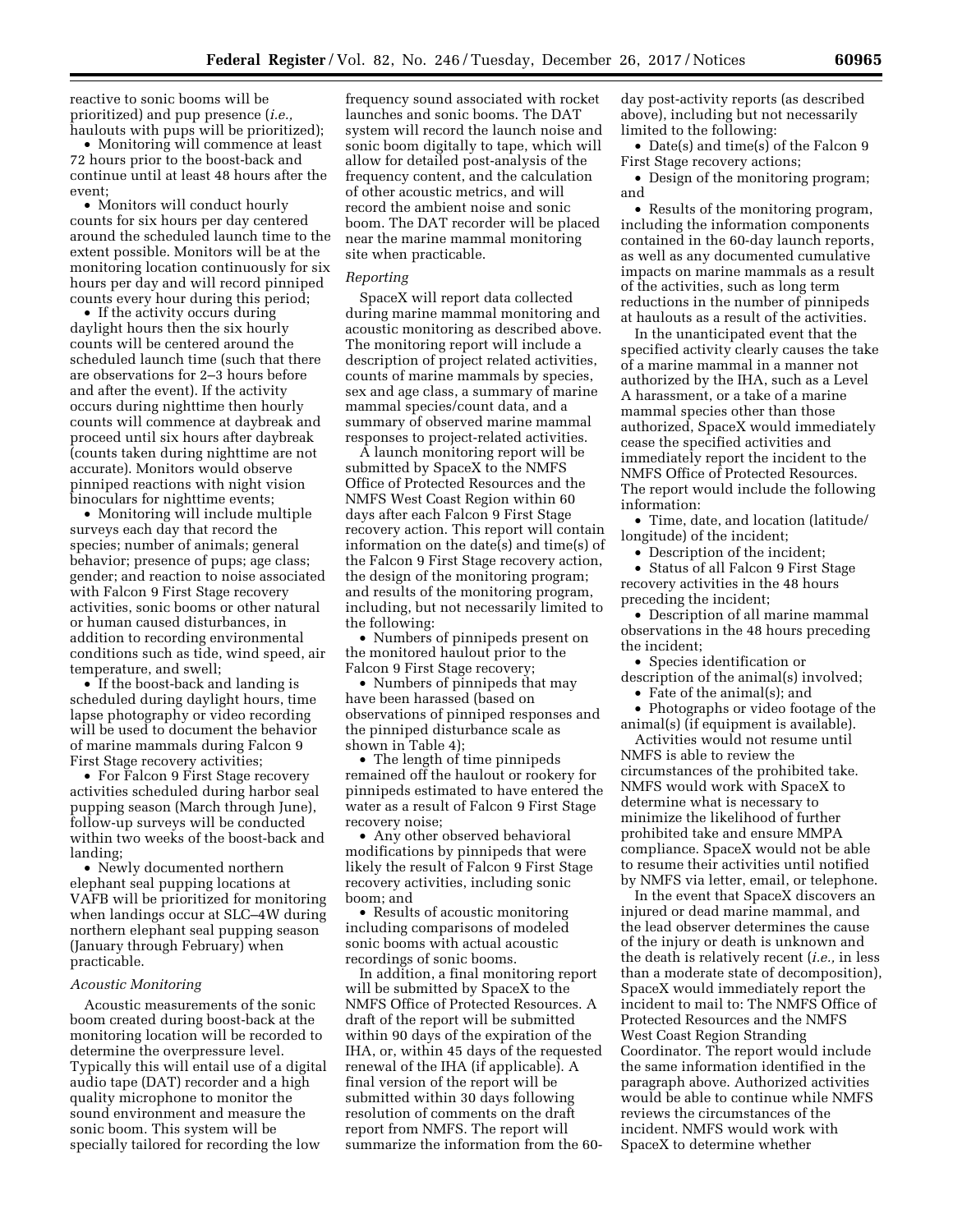modifications in the activities are appropriate.

In the event that SpaceX discovers an injured or dead marine mammal, and the lead MMO determines the injury or death is not associated with or related to the activities authorized in the IHA (*e.g.,* previously wounded animal, carcass with moderate to advanced decomposition, or scavenger damage), SpaceX would report the incident to the NMFS Office of Protected Resources and NMFS West Coast Region Stranding Coordinator, within 24 hours of the discovery. SpaceX would provide photographs or video footage (if available) or other documentation of the stranded animal sighting to NMFS and the Marine Mammal Stranding Network.

This will be the second IHA issued to SpaceX for the specified activity. SpaceX did not perform any Falcon 9 boost-back and landing activities that resulted in return flights to VAFB nor that generated sonic booms that impacted the NCI during the period of validity for the prior IHA issued for the same activity. SpaceX did perform boost-back and landing activities at a contingency landing location located offshore during the period of validity for the prior IHA, however the contingency landing location was located so far offshore that there were no impacts predicted to marine mammals by sonic boom modeling, thus marine mammal monitoring was not required.

## **Negligible Impact Analysis and Determination**

NMFS has defined negligible impact as an impact resulting from the specified activity that cannot be reasonably expected to, and is not reasonably likely to, adversely affect the species or stock through effects on annual rates of recruitment or survival (50 CFR 216.103). A negligible impact finding is based on the lack of likely adverse effects on annual rates of recruitment or survival (*i.e.,* populationlevel effects). An estimate of the number of takes alone is not enough information on which to base an impact determination. In addition to considering estimates of the number of marine mammals that might be ''taken'' through harassment, NMFS considers other factors, such as the likely nature of any responses (*e.g.,* intensity, duration), the context of any responses (*e.g.,* critical reproductive time or location, migration), as well as effects on habitat, and the likely effectiveness of the mitigation. We also assess the number, intensity, and context of estimated takes by evaluating this information relative to population status. Consistent with the 1989

preamble for NMFS's implementing regulations (54 FR 40338; September 29, 1989), the impacts from other past and ongoing anthropogenic activities are incorporated into this analysis via their impacts on the environmental baseline (*e.g.,* as reflected in the regulatory status of the species, population size and growth rate where known, ongoing sources of human-caused mortality, or ambient noise levels).

To avoid repetition, the discussion of our analyses applies to all the species listed in Table 1, given that the anticipated effects of this activity on these different marine mammal species are expected to be similar. Activities associated with Falcon 9 First Stage recovery, as outlined previously, have the potential to disturb or displace marine mammals. Specifically, the specified activities may result in take, in the form of Level B harassment (behavioral disturbance) only, from airborne sounds of sonic booms. Potential takes could occur if marine mammals are hauled out in areas where a sonic boom above 1.0 psf occurs, which is considered likely given the modeled sonic booms of the planned activities and the occurrence of pinnipeds in the project area. Based on the best available information, including monitoring reports from similar activities that have been authorized by NMFS, behavioral responses will likely be limited to reactions such as alerting to the noise, with some animals possibly moving toward or entering the water, depending on the species and the intensity of the sonic boom. Repeated exposures of individuals to levels of sound that may cause Level B harassment are unlikely to result in hearing impairment or to significantly disrupt foraging behavior. Thus, even repeated Level B harassment of some small subset of an overall stock is unlikely to result in any significant realized decrease in fitness to those individuals, and thus would not result in any adverse impact to the stock as a whole. Level B harassment would be reduced to the level of least practicable impact through use of mitigation measures described above.

If a marine mammal responds to a stimulus by changing its behavior (*e.g.,*  through relatively minor changes in locomotion direction/speed), the response may or may not constitute taking at the individual level, and is unlikely to affect the stock or the species as a whole. However, if a sound source displaces marine mammals from an important feeding or breeding area for a prolonged period, impacts on animals or on the stock or species could potentially be significant (*e.g.,* Lusseau

and Bejder, 2007; Weilgart, 2007). Flushing of pinnipeds into the water has the potential to result in mother-pup separation, or could result in a stampede, either of which could potentially result in serious injury or mortality and thereby could potentially impact the stock or species. However, based on the best available information, including reports from over 20 years of launch monitoring at VAFB and the NCI, no serious injury or mortality of marine mammals is anticipated as a result of the planned activities.

Even in the instances of pinnipeds being behaviorally disturbed by sonic booms from rocket launches at VAFB, no evidence has been presented of abnormal behavior, injuries or mortalities, or pup abandonment as a result of sonic booms (SAIC 2013). These findings came as a result of more than two decades of surveys at VAFB and the NCI (MMCG and SAIC, 2012). Post-launch monitoring generally reveals a return to normal behavioral patterns within minutes up to an hour or two of each launch, regardless of species. For instance, a total of eight Delta II and Taurus space vehicle launches occurred from north VAFB, near the Spur Road and Purisima Point haulout sites, from February, 2009 through February, 2014. Of these eight launches, three occurred during the harbor seal pupping season. The continued use by harbor seals of the Spur Road and Purisima Point haulout sites indicates that it is unlikely that these rocket launches (and associated sonic booms) resulted in long-term disturbances of pinnipeds using the haulout sites. San Miguel Island represents the most important pinniped rookery in the lower 48 states, and as such extensive research has been conducted there for decades. From this research, as well as stock assessment reports, it is clear that VAFB operations (including associated sonic booms) have not had any significant impacts on San Miguel Island rookeries and haulouts (SAIC 2012).

In summary, this negligible impact analysis is founded on the following factors:

• No injury, serious injury, or mortality are anticipated or authorized;

• The anticipated incidences of Level B harassment are expected to consist of, at worst, temporary modifications in behavior (*i.e.,* short distance movements and occasional flushing into the water with return to haulouts within at most two days), which are not expected to adversely affect the fitness of any individuals;

• The activities are expected to result in no long-term changes in the use by